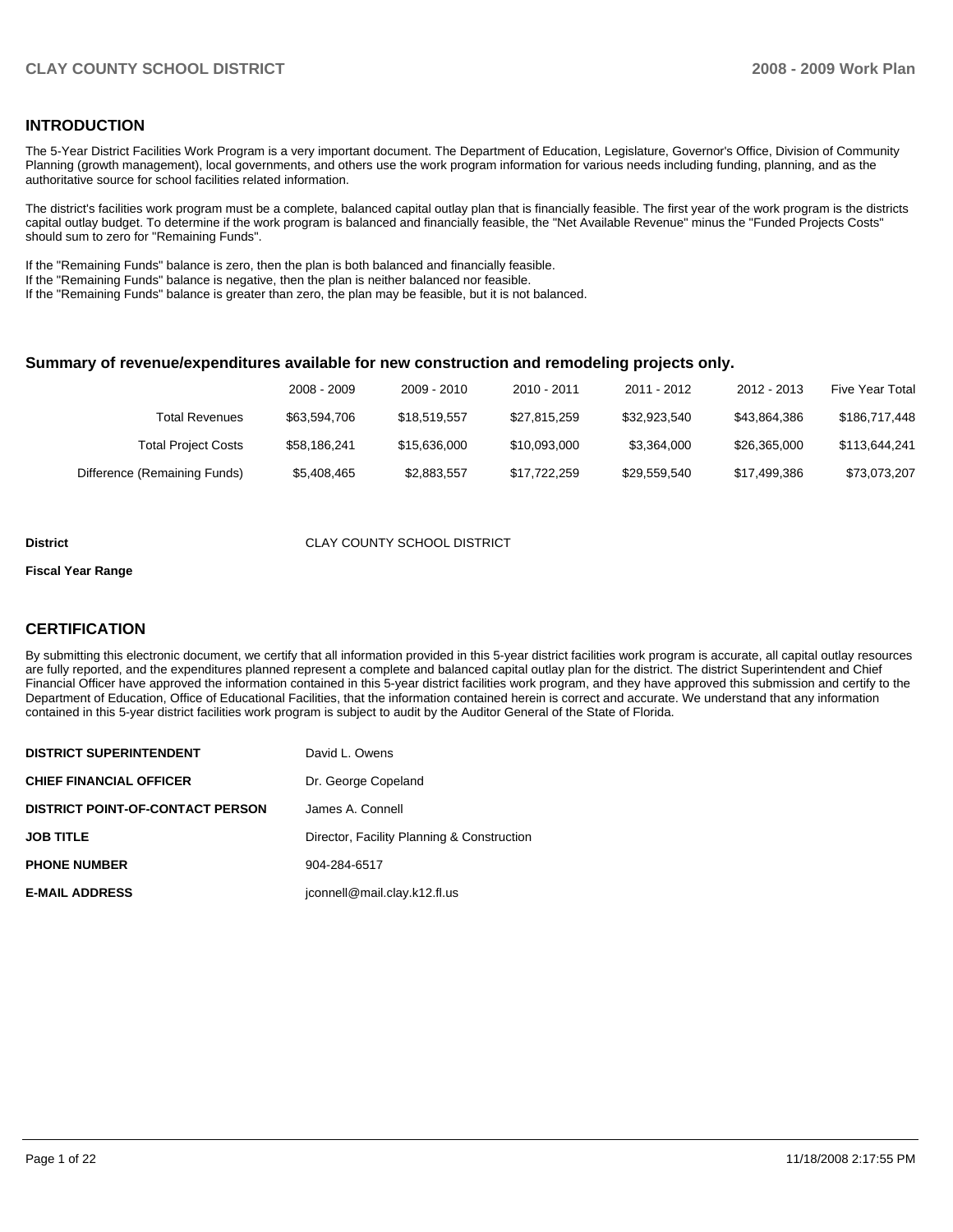# **Expenditures**

#### **Expenditure for Maintenance, Repair and Renovation from 2-Mills and PECO**

Annually, prior to the adoption of the district school budget, each school board must prepare a tentative district facilities work program that includes a schedule of major repair and renovation projects necessary to maintain the educational and ancillary facilities of the district.

|                | Item                                                                                                                                                                                                                                                                                                                                                                                                                                                                                                                                                                                                                                                                                                                                                                                                                                                                                                                                                                                                                                        |             | 2009 - 2010<br>Projected | 2010 - 2011<br>Projected | 2011 - 2012<br>Projected | $2012 - 2013$<br>Projected | Total       |
|----------------|---------------------------------------------------------------------------------------------------------------------------------------------------------------------------------------------------------------------------------------------------------------------------------------------------------------------------------------------------------------------------------------------------------------------------------------------------------------------------------------------------------------------------------------------------------------------------------------------------------------------------------------------------------------------------------------------------------------------------------------------------------------------------------------------------------------------------------------------------------------------------------------------------------------------------------------------------------------------------------------------------------------------------------------------|-------------|--------------------------|--------------------------|--------------------------|----------------------------|-------------|
| <b>HVAC</b>    |                                                                                                                                                                                                                                                                                                                                                                                                                                                                                                                                                                                                                                                                                                                                                                                                                                                                                                                                                                                                                                             | \$1.180.000 | \$913,500                | \$1,487,500              | \$687,500                | \$937,500                  | \$5,206,000 |
| Locations:     | ARGYLE ELEMENTARY, CHARLES E BENNETT ELEMENTARY, CLAY HIGH SCHOOL, CLAY HILL ELEMENTARY, COPPERGATE<br>ELEMENTARY, DOCTORS INLET ELEMENTARY, FLEMING ISLAND ELEMENTARY, FLEMING ISLAND SENIOR HIGH, GREEN COVE<br>SPRINGS JUNIOR HIGH, GROVE PARK ELEMENTARY, J L WILKINSON ELEMENTARY, JACK L WILKINSON JUNIOR HIGH, KEYSTONE<br>HEIGHTS ELEMENTARY, KEYSTONE HEIGHTS JUNIOR/SENIOR HIGH, LAKE ASBURY ELEMENTARY, LAKE ASBURY JUNIOR HIGH,<br>LAKESIDE ELEMENTARY, LAKESIDE JUNIOR HIGH, MCRAE ELEMENTARY, MIDDLEBURG ELEMENTARY, MIDDLEBURG SENIOR<br>HIGH, MONTCLAIR ELEMENTARY, OAKLEAF SCHOOL, OAKLEAF VILLAGE ELEMENTARY, ORANGE PARK ELEMENTARY, ORANGE<br>PARK JUNIOR HIGH, ORANGE PARK SENIOR HIGH, PLANTATION OAKS ELEMENTARY, R C BANNERMAN LEARNING RESOURCE<br>CENTER, RIDEOUT ELEMENTARY, RIDGEVIEW ELEMENTARY, RIDGEVIEW SENIOR HIGH, ROBERT M PATERSON ELEMENTARY, S<br>BRYAN JENNINGS ELEMENTARY, SHADOWLAWN ELEMENTARY, SWIMMING PEN CREEK ELEMENTARY, THUNDERBOLT<br>ELEMENTARY, TYNES ELEMENTARY, W E CHERRY ELEMENTARY |             |                          |                          |                          |                            |             |
| Flooring       |                                                                                                                                                                                                                                                                                                                                                                                                                                                                                                                                                                                                                                                                                                                                                                                                                                                                                                                                                                                                                                             | \$290,000   | \$274,457                | \$400,000                | \$400,000                | \$300,000                  | \$1,664,457 |
| Locations:     | ARGYLE ELEMENTARY, CHARLES E BENNETT ELEMENTARY, CLAY HIGH SCHOOL, CLAY HILL ELEMENTARY, COPPERGATE<br>ELEMENTARY, DOCTORS INLET ELEMENTARY, FLEMING ISLAND ELEMENTARY, FLEMING ISLAND SENIOR HIGH, GREEN COVE<br>SPRINGS JUNIOR HIGH, GROVE PARK ELEMENTARY, J L WILKINSON ELEMENTARY, JACK L WILKINSON JUNIOR HIGH, KEYSTONE<br>HEIGHTS ELEMENTARY, KEYSTONE HEIGHTS JUNIOR/SENIOR HIGH, LAKE ASBURY ELEMENTARY, LAKE ASBURY JUNIOR HIGH,<br>LAKESIDE ELEMENTARY, LAKESIDE JUNIOR HIGH, MCRAE ELEMENTARY, MIDDLEBURG ELEMENTARY, MIDDLEBURG SENIOR<br>HIGH, MONTCLAIR ELEMENTARY, OAKLEAF SCHOOL, OAKLEAF VILLAGE ELEMENTARY, ORANGE PARK ELEMENTARY, ORANGE<br>PARK JUNIOR HIGH, ORANGE PARK SENIOR HIGH, PLANTATION OAKS ELEMENTARY, R C BANNERMAN LEARNING RESOURCE<br>CENTER, RIDEOUT ELEMENTARY, RIDGEVIEW ELEMENTARY, RIDGEVIEW SENIOR HIGH, ROBERT M PATERSON ELEMENTARY, S<br>BRYAN JENNINGS ELEMENTARY, SHADOWLAWN ELEMENTARY, SWIMMING PEN CREEK ELEMENTARY, THUNDERBOLT<br>ELEMENTARY, TYNES ELEMENTARY, W E CHERRY ELEMENTARY |             |                          |                          |                          |                            |             |
| Roofing        |                                                                                                                                                                                                                                                                                                                                                                                                                                                                                                                                                                                                                                                                                                                                                                                                                                                                                                                                                                                                                                             | \$635,000   | \$300.000                | \$250,000                | \$650,000                | \$600,000                  | \$2,435,000 |
| Locations:     | ARGYLE ELEMENTARY, CHARLES E BENNETT ELEMENTARY, CLAY HIGH SCHOOL, CLAY HILL ELEMENTARY, COPPERGATE<br>ELEMENTARY, DOCTORS INLET ELEMENTARY, FLEMING ISLAND ELEMENTARY, FLEMING ISLAND SENIOR HIGH, GREEN COVE<br>SPRINGS JUNIOR HIGH, GROVE PARK ELEMENTARY, J L WILKINSON ELEMENTARY, JACK L WILKINSON JUNIOR HIGH, KEYSTONE<br>HEIGHTS ELEMENTARY, KEYSTONE HEIGHTS JUNIOR/SENIOR HIGH, LAKE ASBURY ELEMENTARY, LAKE ASBURY JUNIOR HIGH,<br>LAKESIDE ELEMENTARY, LAKESIDE JUNIOR HIGH, MCRAE ELEMENTARY, MIDDLEBURG ELEMENTARY, MIDDLEBURG SENIOR<br>HIGH, MONTCLAIR ELEMENTARY, OAKLEAF SCHOOL, OAKLEAF VILLAGE ELEMENTARY, ORANGE PARK ELEMENTARY, ORANGE<br>PARK JUNIOR HIGH, ORANGE PARK SENIOR HIGH, PLANTATION OAKS ELEMENTARY, R C BANNERMAN LEARNING RESOURCE<br>CENTER, RIDEOUT ELEMENTARY, RIDGEVIEW ELEMENTARY, RIDGEVIEW SENIOR HIGH, ROBERT M PATERSON ELEMENTARY, S<br>BRYAN JENNINGS ELEMENTARY, SHADOWLAWN ELEMENTARY, SWIMMING PEN CREEK ELEMENTARY, THUNDERBOLT<br>ELEMENTARY, TYNES ELEMENTARY, W E CHERRY ELEMENTARY |             |                          |                          |                          |                            |             |
| Safety to Life |                                                                                                                                                                                                                                                                                                                                                                                                                                                                                                                                                                                                                                                                                                                                                                                                                                                                                                                                                                                                                                             | \$193,380   | \$232,235                | \$310,813                | \$294,009                | \$292,983                  | \$1,323,420 |
| Locations:     | ARGYLE ELEMENTARY, CHARLES E BENNETT ELEMENTARY, CLAY HIGH SCHOOL, CLAY HILL ELEMENTARY, COPPERGATE<br>ELEMENTARY, DOCTORS INLET ELEMENTARY, FLEMING ISLAND ELEMENTARY, FLEMING ISLAND SENIOR HIGH, GREEN COVE<br>SPRINGS JUNIOR HIGH, GROVE PARK ELEMENTARY, J L WILKINSON ELEMENTARY, JACK L WILKINSON JUNIOR HIGH, KEYSTONE<br>HEIGHTS ELEMENTARY, KEYSTONE HEIGHTS JUNIOR/SENIOR HIGH, LAKE ASBURY ELEMENTARY, LAKE ASBURY JUNIOR HIGH,<br>LAKESIDE ELEMENTARY, LAKESIDE JUNIOR HIGH, MCRAE ELEMENTARY, MIDDLEBURG ELEMENTARY, MIDDLEBURG SENIOR<br>HIGH, MONTCLAIR ELEMENTARY, OAKLEAF SCHOOL, OAKLEAF VILLAGE ELEMENTARY, ORANGE PARK ELEMENTARY, ORANGE<br>PARK JUNIOR HIGH, ORANGE PARK SENIOR HIGH, PLANTATION OAKS ELEMENTARY, R C BANNERMAN LEARNING RESOURCE<br>CENTER, RIDEOUT ELEMENTARY, RIDGEVIEW ELEMENTARY, RIDGEVIEW SENIOR HIGH, ROBERT M PATERSON ELEMENTARY, S<br>BRYAN JENNINGS ELEMENTARY, SHADOWLAWN ELEMENTARY, SWIMMING PEN CREEK ELEMENTARY, THUNDERBOLT<br>ELEMENTARY, TYNES ELEMENTARY, W E CHERRY ELEMENTARY |             |                          |                          |                          |                            |             |
| Fencing        |                                                                                                                                                                                                                                                                                                                                                                                                                                                                                                                                                                                                                                                                                                                                                                                                                                                                                                                                                                                                                                             | \$0         | \$0                      | \$0                      | \$0                      | \$0                        | \$0         |
|                | Locations: No Locations for this expenditure.                                                                                                                                                                                                                                                                                                                                                                                                                                                                                                                                                                                                                                                                                                                                                                                                                                                                                                                                                                                               |             |                          |                          |                          |                            |             |
| Parking        |                                                                                                                                                                                                                                                                                                                                                                                                                                                                                                                                                                                                                                                                                                                                                                                                                                                                                                                                                                                                                                             | \$50,000    | \$100,000                | \$145,504                | \$0                      | \$175,000                  | \$470,504   |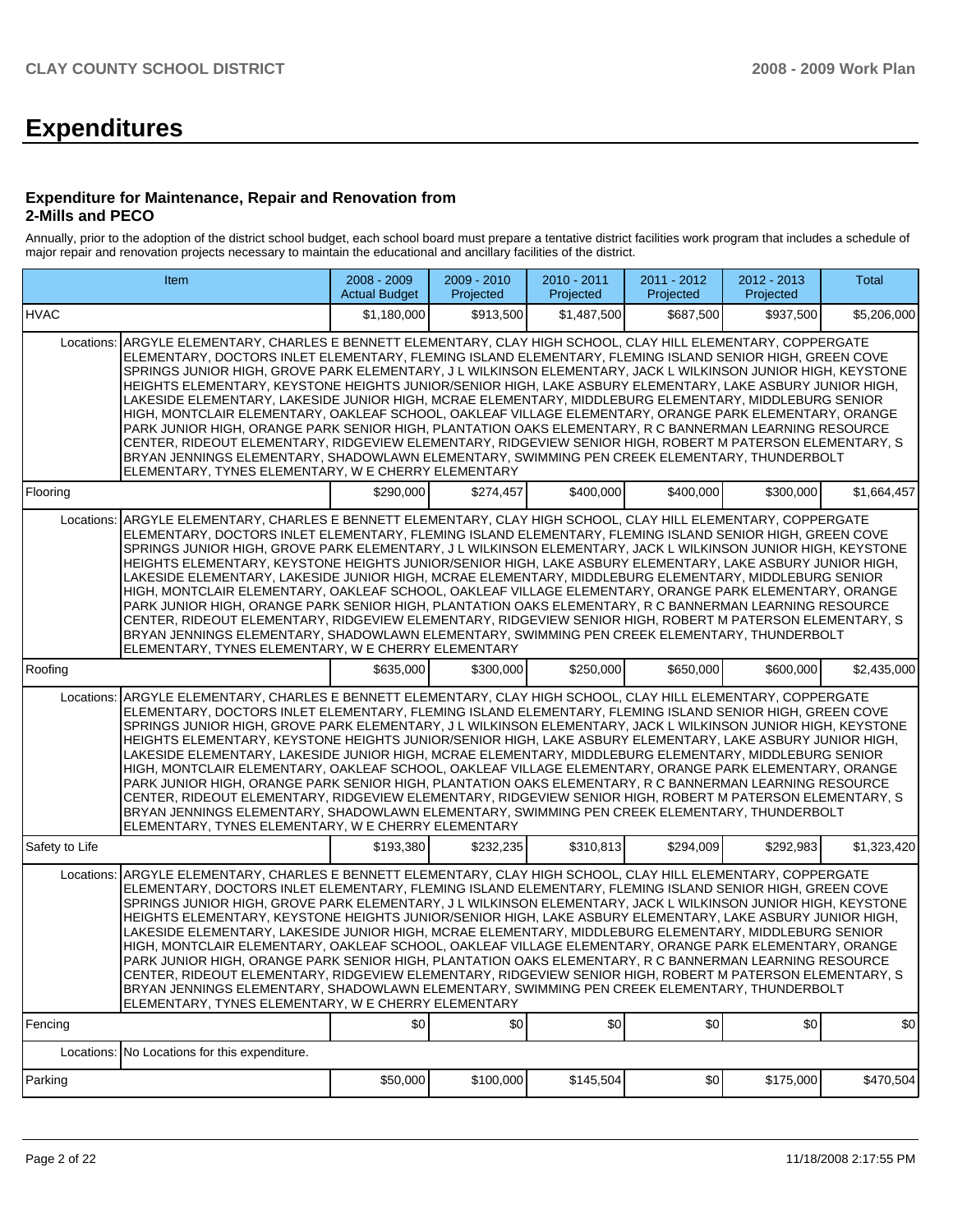|                                  | Locations: ARGYLE ELEMENTARY, CHARLES E BENNETT ELEMENTARY, CLAY HIGH SCHOOL, CLAY HILL ELEMENTARY, COPPERGATE<br>ELEMENTARY, DOCTORS INLET ELEMENTARY, FLEMING ISLAND ELEMENTARY, FLEMING ISLAND SENIOR HIGH, GREEN COVE<br>SPRINGS JUNIOR HIGH, GROVE PARK ELEMENTARY, J L WILKINSON ELEMENTARY, JACK L WILKINSON JUNIOR HIGH, KEYSTONE<br>HEIGHTS ELEMENTARY, KEYSTONE HEIGHTS JUNIOR/SENIOR HIGH, LAKE ASBURY ELEMENTARY, LAKE ASBURY JUNIOR HIGH,<br>LAKESIDE ELEMENTARY, LAKESIDE JUNIOR HIGH, MCRAE ELEMENTARY, MIDDLEBURG ELEMENTARY, MIDDLEBURG SENIOR<br>HIGH, MONTCLAIR ELEMENTARY, OAKLEAF SCHOOL, OAKLEAF VILLAGE ELEMENTARY, ORANGE PARK ELEMENTARY, ORANGE<br>PARK JUNIOR HIGH, ORANGE PARK SENIOR HIGH, PLANTATION OAKS ELEMENTARY, R C BANNERMAN LEARNING RESOURCE<br>CENTER, RIDEOUT ELEMENTARY, RIDGEVIEW ELEMENTARY, RIDGEVIEW SENIOR HIGH, ROBERT M PATERSON ELEMENTARY, S<br>BRYAN JENNINGS ELEMENTARY, SHADOWLAWN ELEMENTARY, SWIMMING PEN CREEK ELEMENTARY, THUNDERBOLT<br>ELEMENTARY, TYNES ELEMENTARY, W E CHERRY ELEMENTARY |           |           |             |             |             |             |
|----------------------------------|--------------------------------------------------------------------------------------------------------------------------------------------------------------------------------------------------------------------------------------------------------------------------------------------------------------------------------------------------------------------------------------------------------------------------------------------------------------------------------------------------------------------------------------------------------------------------------------------------------------------------------------------------------------------------------------------------------------------------------------------------------------------------------------------------------------------------------------------------------------------------------------------------------------------------------------------------------------------------------------------------------------------------------------------------------|-----------|-----------|-------------|-------------|-------------|-------------|
| Electrical                       |                                                                                                                                                                                                                                                                                                                                                                                                                                                                                                                                                                                                                                                                                                                                                                                                                                                                                                                                                                                                                                                        | \$190.428 | \$850,000 | \$399.319   | \$1,225,000 | \$275,000   | \$2,939,747 |
|                                  | Locations: ARGYLE ELEMENTARY, CHARLES E BENNETT ELEMENTARY, CLAY HIGH SCHOOL, CLAY HILL ELEMENTARY, COPPERGATE<br>ELEMENTARY, DOCTORS INLET ELEMENTARY, FLEMING ISLAND ELEMENTARY, FLEMING ISLAND SENIOR HIGH, GREEN COVE<br>SPRINGS JUNIOR HIGH, GROVE PARK ELEMENTARY, J L WILKINSON ELEMENTARY, JACK L WILKINSON JUNIOR HIGH, KEYSTONE<br>HEIGHTS ELEMENTARY, KEYSTONE HEIGHTS JUNIOR/SENIOR HIGH, LAKE ASBURY ELEMENTARY, LAKE ASBURY JUNIOR HIGH,<br>LAKESIDE ELEMENTARY, LAKESIDE JUNIOR HIGH, MCRAE ELEMENTARY, MIDDLEBURG ELEMENTARY, MIDDLEBURG SENIOR<br>HIGH, MONTCLAIR ELEMENTARY, OAKLEAF SCHOOL, OAKLEAF VILLAGE ELEMENTARY, ORANGE PARK ELEMENTARY, ORANGE<br>PARK JUNIOR HIGH, ORANGE PARK SENIOR HIGH, PLANTATION OAKS ELEMENTARY, R C BANNERMAN LEARNING RESOURCE<br>CENTER, RIDEOUT ELEMENTARY, RIDGEVIEW ELEMENTARY, RIDGEVIEW SENIOR HIGH, ROBERT M PATERSON ELEMENTARY, S<br>BRYAN JENNINGS ELEMENTARY, SHADOWLAWN ELEMENTARY, SWIMMING PEN CREEK ELEMENTARY, THUNDERBOLT<br>ELEMENTARY, TYNES ELEMENTARY, W E CHERRY ELEMENTARY |           |           |             |             |             |             |
| Fire Alarm                       |                                                                                                                                                                                                                                                                                                                                                                                                                                                                                                                                                                                                                                                                                                                                                                                                                                                                                                                                                                                                                                                        | \$453,380 | \$618,509 | \$650,000   | \$850,000   | \$450,000   | \$3.021.889 |
| Locations:                       | ARGYLE ELEMENTARY, CHARLES E BENNETT ELEMENTARY, CLAY HIGH SCHOOL, CLAY HILL ELEMENTARY, COPPERGATE<br>ELEMENTARY, DOCTORS INLET ELEMENTARY, FLEMING ISLAND ELEMENTARY, FLEMING ISLAND SENIOR HIGH, GREEN COVE<br>SPRINGS JUNIOR HIGH, GROVE PARK ELEMENTARY, J L WILKINSON ELEMENTARY, JACK L WILKINSON JUNIOR HIGH, KEYSTONE<br>HEIGHTS ELEMENTARY, KEYSTONE HEIGHTS JUNIOR/SENIOR HIGH, LAKE ASBURY ELEMENTARY, LAKE ASBURY JUNIOR HIGH,<br>LAKESIDE ELEMENTARY, LAKESIDE JUNIOR HIGH, MCRAE ELEMENTARY, MIDDLEBURG ELEMENTARY, MIDDLEBURG SENIOR<br>HIGH, MONTCLAIR ELEMENTARY, OAKLEAF SCHOOL, OAKLEAF VILLAGE ELEMENTARY, ORANGE PARK ELEMENTARY, ORANGE<br>PARK JUNIOR HIGH, ORANGE PARK SENIOR HIGH, PLANTATION OAKS ELEMENTARY, R C BANNERMAN LEARNING RESOURCE<br>CENTER, RIDEOUT ELEMENTARY, RIDGEVIEW ELEMENTARY, RIDGEVIEW SENIOR HIGH, ROBERT M PATERSON ELEMENTARY, S<br>BRYAN JENNINGS ELEMENTARY, SHADOWLAWN ELEMENTARY, SWIMMING PEN CREEK ELEMENTARY, THUNDERBOLT<br>ELEMENTARY, TYNES ELEMENTARY, W E CHERRY ELEMENTARY            |           |           |             |             |             |             |
| Telephone/Intercom System        |                                                                                                                                                                                                                                                                                                                                                                                                                                                                                                                                                                                                                                                                                                                                                                                                                                                                                                                                                                                                                                                        | \$0       | \$0       | \$0         | \$0         | \$0         | \$0         |
|                                  | Locations: No Locations for this expenditure.                                                                                                                                                                                                                                                                                                                                                                                                                                                                                                                                                                                                                                                                                                                                                                                                                                                                                                                                                                                                          |           |           |             |             |             |             |
| <b>Closed Circuit Television</b> |                                                                                                                                                                                                                                                                                                                                                                                                                                                                                                                                                                                                                                                                                                                                                                                                                                                                                                                                                                                                                                                        | \$0       | \$0       | \$0         | \$0         | \$0         | \$0         |
|                                  | Locations: No Locations for this expenditure.                                                                                                                                                                                                                                                                                                                                                                                                                                                                                                                                                                                                                                                                                                                                                                                                                                                                                                                                                                                                          |           |           |             |             |             |             |
| Paint                            |                                                                                                                                                                                                                                                                                                                                                                                                                                                                                                                                                                                                                                                                                                                                                                                                                                                                                                                                                                                                                                                        | \$200,000 | \$275,000 | \$200,000   | \$298,585   | \$200,000   | \$1,173,585 |
|                                  | Locations: ARGYLE ELEMENTARY, CHARLES E BENNETT ELEMENTARY, CLAY HIGH SCHOOL, CLAY HILL ELEMENTARY, COPPERGATE<br>ELEMENTARY, DOCTORS INLET ELEMENTARY, FLEMING ISLAND ELEMENTARY, FLEMING ISLAND SENIOR HIGH, GREEN COVE<br>SPRINGS JUNIOR HIGH, GROVE PARK ELEMENTARY, J L WILKINSON ELEMENTARY, JACK L WILKINSON JUNIOR HIGH, KEYSTONE<br>HEIGHTS ELEMENTARY. KEYSTONE HEIGHTS JUNIOR/SENIOR HIGH. LAKE ASBURY ELEMENTARY. LAKE ASBURY JUNIOR HIGH.<br>LAKESIDE ELEMENTARY, LAKESIDE JUNIOR HIGH, MCRAE ELEMENTARY, MIDDLEBURG ELEMENTARY, MIDDLEBURG SENIOR<br>HIGH, MONTCLAIR ELEMENTARY, OAKLEAF SCHOOL, OAKLEAF VILLAGE ELEMENTARY, ORANGE PARK ELEMENTARY, ORANGE<br>PARK JUNIOR HIGH. ORANGE PARK SENIOR HIGH. PLANTATION OAKS ELEMENTARY. R C BANNERMAN LEARNING RESOURCE<br>CENTER, RIDEOUT ELEMENTARY, RIDGEVIEW ELEMENTARY, RIDGEVIEW SENIOR HIGH, ROBERT M PATERSON ELEMENTARY, S<br>BRYAN JENNINGS ELEMENTARY, SHADOWLAWN ELEMENTARY, SWIMMING PEN CREEK ELEMENTARY, THUNDERBOLT<br>ELEMENTARY, TYNES ELEMENTARY, W E CHERRY ELEMENTARY |           |           |             |             |             |             |
| Maintenance/Repair               |                                                                                                                                                                                                                                                                                                                                                                                                                                                                                                                                                                                                                                                                                                                                                                                                                                                                                                                                                                                                                                                        | \$340,000 | \$524,000 | \$1,315,000 | \$485,000   | \$1,325,000 | \$3,989,000 |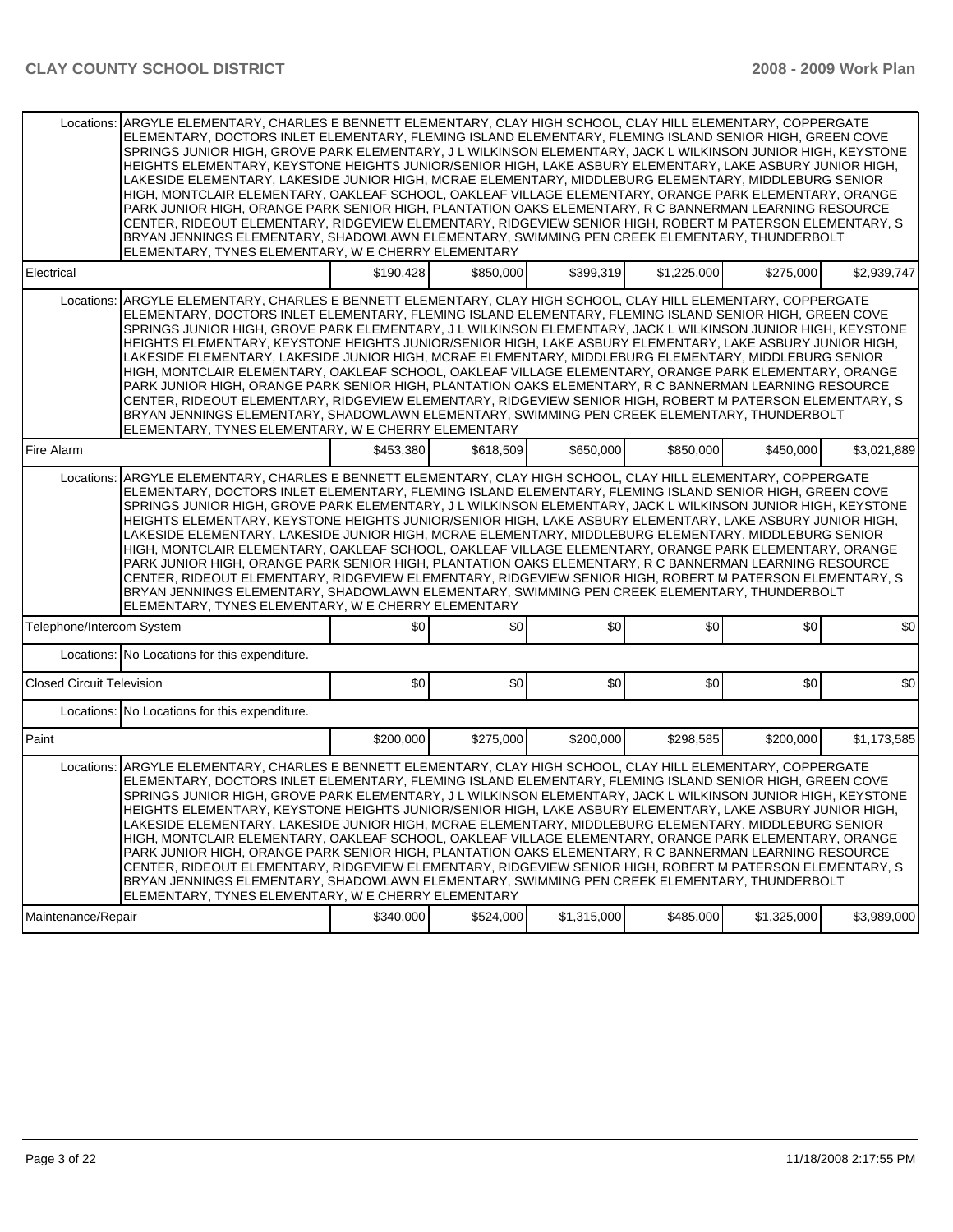| Locations: ADMINISTRATIVE OFFICES ORANGE PARK ANNEX, ARGYLE ELEMENTARY, CHARLES E BENNETT ELEMENTARY, CLAY HIGH |             |             |             |             |             |              |
|-----------------------------------------------------------------------------------------------------------------|-------------|-------------|-------------|-------------|-------------|--------------|
| SCHOOL, CLAY HILL ELEMENTARY, CLAY SUPERINTENDENT'S OFFICE, COPPERGATE ELEMENTARY, DOCTORS INLET                |             |             |             |             |             |              |
| ELEMENTARY, FLEMING ISLAND ELEMENTARY, FLEMING ISLAND SENIOR HIGH, FOOD SERVICES STORAGE, GREEN COVE            |             |             |             |             |             |              |
| ISPRINGS JUNIOR HIGH, GROVE PARK ELEMENTARY, HARRIS C LONG ADMINISTRATION, J L WILKINSON ELEMENTARY, JACK L     |             |             |             |             |             |              |
| WILKINSON JUNIOR HIGH, KEYSTONE HEIGHTS ELEMENTARY, KEYSTONE HEIGHTS JUNIOR/SENIOR HIGH, KEYSTONE               |             |             |             |             |             |              |
| TRANSPORTATION, LAKE ASBURY ELEMENTARY, LAKE ASBURY JUNIOR HIGH, LAKESIDE ELEMENTARY, LAKESIDE JUNIOR HIGH,     |             |             |             |             |             |              |
| IMCRAE ELEMENTARY, MIDDLEBURG ELEMENTARY, MIDDLEBURG SENIOR HIGH, MIDDLEBURG TRANSPORTATION, MONTCLAIR          |             |             |             |             |             |              |
| ELEMENTARY, OAKLEAF SCHOOL, OAKLEAF VILLAGE ELEMENTARY, ORANGE PARK ELEMENTARY, ORANGE PARK JUNIOR HIGH,        |             |             |             |             |             |              |
| ORANGE PARK SENIOR HIGH, PLANTATION OAKS ELEMENTARY, R C BANNERMAN LEARNING RESOURCE CENTER, RIDEOUT            |             |             |             |             |             |              |
| ELEMENTARY, RIDGEVIEW ELEMENTARY, RIDGEVIEW SENIOR HIGH, ROBERT M PATERSON ELEMENTARY. S BRYAN JENNINGS         |             |             |             |             |             |              |
| ELEMENTARY, SCHOOL BUS GARAGE, SHADOWLAWN ELEMENTARY, SUPPORT SERVICES AG LOT, SUPPORT SERVICES CENTER,         |             |             |             |             |             |              |
| SWIMMING PEN CREEK ELEMENTARY, THUNDERBOLT ELEMENTARY, TYNES ELEMENTARY, W E CHERRY ELEMENTARY                  |             |             |             |             |             |              |
| Sub Total:                                                                                                      | \$3,532,188 | \$4,087,701 | \$5,158,136 | \$4,890,094 | \$4,555,483 | \$22.223.602 |

| IPECO Maintenance Expenditures | \$2,052,867 | \$2,322,352 | \$3,108,136 | \$2,940,094] | \$2,929,832 | \$13,353,281 |
|--------------------------------|-------------|-------------|-------------|--------------|-------------|--------------|
| Two Mill Sub Total: I          | \$2,800,000 | \$2,800,000 | \$2,800,000 | \$2,800,000  | \$2,800,000 | \$14,000,000 |

|                                                                                                                                                                                                                                                                                                                                                                                                                                                                                                                                                                                                                                                                                                                                                                                                                                                                                                                                                                                                                           | <b>Other Items</b>                                                                                                                                                                                                                                                                                                                                                                                                                                                                                                                                                                                                                                                                                                                                                                                                                                                                                                                                                                                                        | $2008 - 2009$<br><b>Actual Budget</b> | $2009 - 2010$<br>Projected | 2010 - 2011<br>Projected | $2011 - 2012$<br>Projected | $2012 - 2013$<br>Projected | <b>Total</b> |
|---------------------------------------------------------------------------------------------------------------------------------------------------------------------------------------------------------------------------------------------------------------------------------------------------------------------------------------------------------------------------------------------------------------------------------------------------------------------------------------------------------------------------------------------------------------------------------------------------------------------------------------------------------------------------------------------------------------------------------------------------------------------------------------------------------------------------------------------------------------------------------------------------------------------------------------------------------------------------------------------------------------------------|---------------------------------------------------------------------------------------------------------------------------------------------------------------------------------------------------------------------------------------------------------------------------------------------------------------------------------------------------------------------------------------------------------------------------------------------------------------------------------------------------------------------------------------------------------------------------------------------------------------------------------------------------------------------------------------------------------------------------------------------------------------------------------------------------------------------------------------------------------------------------------------------------------------------------------------------------------------------------------------------------------------------------|---------------------------------------|----------------------------|--------------------------|----------------------------|----------------------------|--------------|
| Sidewalks                                                                                                                                                                                                                                                                                                                                                                                                                                                                                                                                                                                                                                                                                                                                                                                                                                                                                                                                                                                                                 |                                                                                                                                                                                                                                                                                                                                                                                                                                                                                                                                                                                                                                                                                                                                                                                                                                                                                                                                                                                                                           | \$140.000                             | \$100,000                  | \$200,000                | \$200.000                  | \$0                        | \$640.000    |
|                                                                                                                                                                                                                                                                                                                                                                                                                                                                                                                                                                                                                                                                                                                                                                                                                                                                                                                                                                                                                           | Locations ARGYLE ELEMENTARY, CHARLES E BENNETT ELEMENTARY, CLAY HIGH SCHOOL, CLAY HILL ELEMENTARY, COPPERGATE<br>ELEMENTARY, DOCTORS INLET ELEMENTARY, FLEMING ISLAND ELEMENTARY, FLEMING ISLAND SENIOR HIGH, GREEN COVE<br>SPRINGS JUNIOR HIGH, GROVE PARK ELEMENTARY, J L WILKINSON ELEMENTARY, JACK L WILKINSON JUNIOR HIGH,<br>KEYSTONE HEIGHTS ELEMENTARY, KEYSTONE HEIGHTS JUNIOR/SENIOR HIGH, LAKE ASBURY ELEMENTARY, LAKE ASBURY<br>JUNIOR HIGH, LAKESIDE ELEMENTARY, LAKESIDE JUNIOR HIGH, MCRAE ELEMENTARY, MIDDLEBURG ELEMENTARY,<br>MIDDLEBURG SENIOR HIGH, MONTCLAIR ELEMENTARY, OAKLEAF SCHOOL, OAKLEAF VILLAGE ELEMENTARY, ORANGE PARK<br>ELEMENTARY, ORANGE PARK JUNIOR HIGH, ORANGE PARK SENIOR HIGH, R C BANNERMAN LEARNING RESOURCE CENTER,<br>RIDEOUT ELEMENTARY, RIDGEVIEW ELEMENTARY, RIDGEVIEW SENIOR HIGH, ROBERT M PATERSON ELEMENTARY, S BRYAN<br>JENNINGS ELEMENTARY, SHADOWLAWN ELEMENTARY, SWIMMING PEN CREEK ELEMENTARY, THUNDERBOLT ELEMENTARY,<br>TYNES ELEMENTARY, W E CHERRY ELEMENTARY |                                       |                            |                          |                            |                            |              |
| <b>Restroom Upgrades</b>                                                                                                                                                                                                                                                                                                                                                                                                                                                                                                                                                                                                                                                                                                                                                                                                                                                                                                                                                                                                  |                                                                                                                                                                                                                                                                                                                                                                                                                                                                                                                                                                                                                                                                                                                                                                                                                                                                                                                                                                                                                           | \$400,000                             | \$100,000                  | \$0                      | \$0                        | \$474.349                  | \$974.349    |
|                                                                                                                                                                                                                                                                                                                                                                                                                                                                                                                                                                                                                                                                                                                                                                                                                                                                                                                                                                                                                           | Locations ARGYLE ELEMENTARY, CHARLES E BENNETT ELEMENTARY, CLAY HIGH SCHOOL, CLAY HILL ELEMENTARY, COPPERGATE<br>ELEMENTARY, DOCTORS INLET ELEMENTARY, FLEMING ISLAND ELEMENTARY, FLEMING ISLAND SENIOR HIGH, GREEN COVE<br>SPRINGS JUNIOR HIGH, GROVE PARK ELEMENTARY, J L WILKINSON ELEMENTARY, JACK L WILKINSON JUNIOR HIGH,<br>KEYSTONE HEIGHTS ELEMENTARY, KEYSTONE HEIGHTS JUNIOR/SENIOR HIGH, LAKE ASBURY ELEMENTARY, LAKE ASBURY<br>JUNIOR HIGH, LAKESIDE ELEMENTARY, LAKESIDE JUNIOR HIGH, MCRAE ELEMENTARY, MIDDLEBURG ELEMENTARY,<br>MIDDLEBURG SENIOR HIGH, MONTCLAIR ELEMENTARY, OAKLEAF SCHOOL, OAKLEAF VILLAGE ELEMENTARY, ORANGE PARK<br>ELEMENTARY, ORANGE PARK JUNIOR HIGH, ORANGE PARK SENIOR HIGH, R C BANNERMAN LEARNING RESOURCE CENTER,<br>RIDEOUT ELEMENTARY, RIDGEVIEW ELEMENTARY, RIDGEVIEW SENIOR HIGH, ROBERT M PATERSON ELEMENTARY, S BRYAN<br>JENNINGS ELEMENTARY, SHADOWLAWN ELEMENTARY, SWIMMING PEN CREEK ELEMENTARY, THUNDERBOLT ELEMENTARY,<br>TYNES ELEMENTARY, W E CHERRY ELEMENTARY |                                       |                            |                          |                            |                            |              |
|                                                                                                                                                                                                                                                                                                                                                                                                                                                                                                                                                                                                                                                                                                                                                                                                                                                                                                                                                                                                                           | Relocatable Comprehensive Renovation                                                                                                                                                                                                                                                                                                                                                                                                                                                                                                                                                                                                                                                                                                                                                                                                                                                                                                                                                                                      | \$426.620                             | \$213.160                  | \$400,000                | \$400,000                  | \$300,000                  | \$1.739.780  |
| Locations ARGYLE ELEMENTARY, CHARLES E BENNETT ELEMENTARY, CLAY HIGH SCHOOL, CLAY HILL ELEMENTARY, COPPERGATE<br>ELEMENTARY, DOCTORS INLET ELEMENTARY, FLEMING ISLAND ELEMENTARY, FLEMING ISLAND SENIOR HIGH, GREEN COVE<br>SPRINGS JUNIOR HIGH, GROVE PARK ELEMENTARY, J L WILKINSON ELEMENTARY, JACK L WILKINSON JUNIOR HIGH,<br>KEYSTONE HEIGHTS ELEMENTARY, KEYSTONE HEIGHTS JUNIOR/SENIOR HIGH, LAKE ASBURY ELEMENTARY, LAKE ASBURY<br>JUNIOR HIGH, LAKESIDE ELEMENTARY, LAKESIDE JUNIOR HIGH, MCRAE ELEMENTARY, MIDDLEBURG ELEMENTARY,<br>MIDDLEBURG SENIOR HIGH, MONTCLAIR ELEMENTARY, OAKLEAF SCHOOL, OAKLEAF VILLAGE ELEMENTARY, ORANGE PARK<br>ELEMENTARY, ORANGE PARK JUNIOR HIGH, ORANGE PARK SENIOR HIGH, R C BANNERMAN LEARNING RESOURCE CENTER,<br>RIDEOUT ELEMENTARY, RIDGEVIEW ELEMENTARY, RIDGEVIEW SENIOR HIGH, ROBERT M PATERSON ELEMENTARY, S BRYAN<br>JENNINGS ELEMENTARY, SHADOWLAWN ELEMENTARY, SWIMMING PEN CREEK ELEMENTARY, THUNDERBOLT ELEMENTARY,<br>TYNES ELEMENTARY, W E CHERRY ELEMENTARY |                                                                                                                                                                                                                                                                                                                                                                                                                                                                                                                                                                                                                                                                                                                                                                                                                                                                                                                                                                                                                           |                                       |                            |                          |                            |                            |              |
| <b>Grease Traps</b>                                                                                                                                                                                                                                                                                                                                                                                                                                                                                                                                                                                                                                                                                                                                                                                                                                                                                                                                                                                                       |                                                                                                                                                                                                                                                                                                                                                                                                                                                                                                                                                                                                                                                                                                                                                                                                                                                                                                                                                                                                                           | \$25,000                              | \$0                        | \$0                      | \$0                        | \$0                        | \$25,000     |
|                                                                                                                                                                                                                                                                                                                                                                                                                                                                                                                                                                                                                                                                                                                                                                                                                                                                                                                                                                                                                           | Locations ORANGE PARK JUNIOR HIGH                                                                                                                                                                                                                                                                                                                                                                                                                                                                                                                                                                                                                                                                                                                                                                                                                                                                                                                                                                                         |                                       |                            |                          |                            |                            |              |
| Doors                                                                                                                                                                                                                                                                                                                                                                                                                                                                                                                                                                                                                                                                                                                                                                                                                                                                                                                                                                                                                     |                                                                                                                                                                                                                                                                                                                                                                                                                                                                                                                                                                                                                                                                                                                                                                                                                                                                                                                                                                                                                           | \$90,000                              | \$0                        | \$0                      | \$0                        | \$0                        | \$90,000     |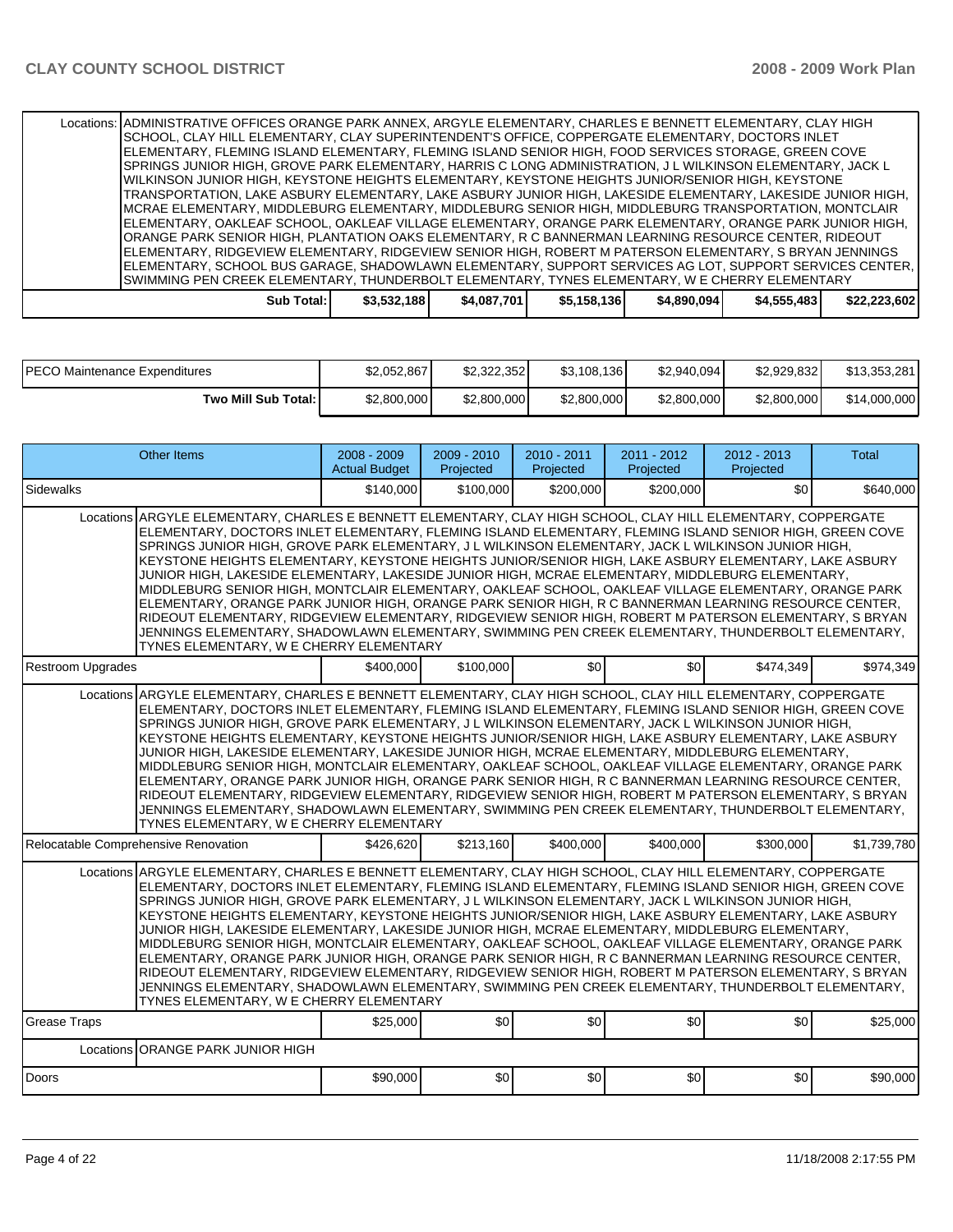|                                         | Locations ARGYLE ELEMENTARY, CHARLES E BENNETT ELEMENTARY, CLAY HIGH SCHOOL, CLAY HILL ELEMENTARY, COPPERGATE<br>ELEMENTARY, DOCTORS INLET ELEMENTARY, FLEMING ISLAND ELEMENTARY, FLEMING ISLAND SENIOR HIGH, GREEN COVE<br>SPRINGS JUNIOR HIGH, GROVE PARK ELEMENTARY, J L WILKINSON ELEMENTARY, JACK L WILKINSON JUNIOR HIGH.<br>KEYSTONE HEIGHTS ELEMENTARY, KEYSTONE HEIGHTS JUNIOR/SENIOR HIGH, LAKE ASBURY ELEMENTARY, LAKE ASBURY<br>JUNIOR HIGH, LAKESIDE ELEMENTARY, LAKESIDE JUNIOR HIGH, MCRAE ELEMENTARY, MIDDLEBURG ELEMENTARY,<br>MIDDLEBURG SENIOR HIGH, MONTCLAIR ELEMENTARY, OAKLEAF SCHOOL, OAKLEAF VILLAGE ELEMENTARY, ORANGE PARK<br>ELEMENTARY, ORANGE PARK JUNIOR HIGH, ORANGE PARK SENIOR HIGH, R C BANNERMAN LEARNING RESOURCE CENTER,<br>RIDEOUT ELEMENTARY, RIDGEVIEW ELEMENTARY, RIDGEVIEW SENIOR HIGH, ROBERT M PATERSON ELEMENTARY, S BRYAN<br>JENNINGS ELEMENTARY, SHADOWLAWN ELEMENTARY, SWIMMING PEN CREEK ELEMENTARY, THUNDERBOLT ELEMENTARY,<br>TYNES ELEMENTARY, W E CHERRY ELEMENTARY                                                                                                                                                                                                                                                                     |             |                  |             |             |             |              |
|-----------------------------------------|-----------------------------------------------------------------------------------------------------------------------------------------------------------------------------------------------------------------------------------------------------------------------------------------------------------------------------------------------------------------------------------------------------------------------------------------------------------------------------------------------------------------------------------------------------------------------------------------------------------------------------------------------------------------------------------------------------------------------------------------------------------------------------------------------------------------------------------------------------------------------------------------------------------------------------------------------------------------------------------------------------------------------------------------------------------------------------------------------------------------------------------------------------------------------------------------------------------------------------------------------------------------------------------------------|-------------|------------------|-------------|-------------|-------------|--------------|
| Remove WWTP                             |                                                                                                                                                                                                                                                                                                                                                                                                                                                                                                                                                                                                                                                                                                                                                                                                                                                                                                                                                                                                                                                                                                                                                                                                                                                                                               | \$50,000    | \$0              | \$0         | \$0         | \$50,000    | \$100,000    |
|                                         | Locations KEYSTONE HEIGHTS ELEMENTARY, TYNES ELEMENTARY                                                                                                                                                                                                                                                                                                                                                                                                                                                                                                                                                                                                                                                                                                                                                                                                                                                                                                                                                                                                                                                                                                                                                                                                                                       |             |                  |             |             |             |              |
| <b>Connect WWTP to County Utilities</b> |                                                                                                                                                                                                                                                                                                                                                                                                                                                                                                                                                                                                                                                                                                                                                                                                                                                                                                                                                                                                                                                                                                                                                                                                                                                                                               | \$0         | \$0              | \$0         | \$0         | \$50,000    | \$50,000     |
|                                         | Locations KEYSTONE HEIGHTS JUNIOR/SENIOR HIGH                                                                                                                                                                                                                                                                                                                                                                                                                                                                                                                                                                                                                                                                                                                                                                                                                                                                                                                                                                                                                                                                                                                                                                                                                                                 |             |                  |             |             |             |              |
| UGT/AGT                                 |                                                                                                                                                                                                                                                                                                                                                                                                                                                                                                                                                                                                                                                                                                                                                                                                                                                                                                                                                                                                                                                                                                                                                                                                                                                                                               | \$60,000    | \$71,491         | \$0         | \$0         | \$0         | \$131,491    |
|                                         | Locations CLAY HILL ELEMENTARY, RIDGEVIEW ELEMENTARY                                                                                                                                                                                                                                                                                                                                                                                                                                                                                                                                                                                                                                                                                                                                                                                                                                                                                                                                                                                                                                                                                                                                                                                                                                          |             |                  |             |             |             |              |
| <b>Waste Water Contract</b>             |                                                                                                                                                                                                                                                                                                                                                                                                                                                                                                                                                                                                                                                                                                                                                                                                                                                                                                                                                                                                                                                                                                                                                                                                                                                                                               | \$50,000    | \$50,000         | \$50,000    | \$50,000    | \$50,000    | \$250,000    |
|                                         | Locations ARGYLE ELEMENTARY, CHARLES E BENNETT ELEMENTARY, CLAY HIGH SCHOOL, CLAY HILL ELEMENTARY, COPPERGATE<br>ELEMENTARY, DOCTORS INLET ELEMENTARY, FLEMING ISLAND ELEMENTARY, FLEMING ISLAND SENIOR HIGH, GREEN COVE<br>SPRINGS JUNIOR HIGH, GROVE PARK ELEMENTARY, J L WILKINSON ELEMENTARY, JACK L WILKINSON JUNIOR HIGH,<br>KEYSTONE HEIGHTS ELEMENTARY, KEYSTONE HEIGHTS JUNIOR/SENIOR HIGH, LAKE ASBURY ELEMENTARY, LAKE ASBURY<br>JUNIOR HIGH, LAKESIDE ELEMENTARY, LAKESIDE JUNIOR HIGH, MCRAE ELEMENTARY, MIDDLEBURG ELEMENTARY,<br>MIDDLEBURG SENIOR HIGH, MONTCLAIR ELEMENTARY, OAKLEAF SCHOOL, OAKLEAF VILLAGE ELEMENTARY, ORANGE PARK<br>ELEMENTARY, ORANGE PARK JUNIOR HIGH, ORANGE PARK SENIOR HIGH, R C BANNERMAN LEARNING RESOURCE CENTER,<br>RIDEOUT ELEMENTARY, RIDGEVIEW ELEMENTARY, RIDGEVIEW SENIOR HIGH, ROBERT M PATERSON ELEMENTARY, S BRYAN<br>JENNINGS ELEMENTARY, SHADOWLAWN ELEMENTARY, SWIMMING PEN CREEK ELEMENTARY, THUNDERBOLT ELEMENTARY,<br>TYNES ELEMENTARY, W E CHERRY ELEMENTARY                                                                                                                                                                                                                                                                     |             |                  |             |             |             |              |
| <b>Sand Filter</b>                      |                                                                                                                                                                                                                                                                                                                                                                                                                                                                                                                                                                                                                                                                                                                                                                                                                                                                                                                                                                                                                                                                                                                                                                                                                                                                                               | \$0         | \$0              | \$0         | \$0         | \$50,000    | \$50,000     |
|                                         | Locations JACK L WILKINSON JUNIOR HIGH                                                                                                                                                                                                                                                                                                                                                                                                                                                                                                                                                                                                                                                                                                                                                                                                                                                                                                                                                                                                                                                                                                                                                                                                                                                        |             |                  |             |             |             |              |
| <b>Covered Walkways</b>                 |                                                                                                                                                                                                                                                                                                                                                                                                                                                                                                                                                                                                                                                                                                                                                                                                                                                                                                                                                                                                                                                                                                                                                                                                                                                                                               | \$0         | \$500,000        | \$100,000   | \$200,000   | \$200,000   | \$1,000,000  |
|                                         | Locations CLAY HIGH SCHOOL, DOCTORS INLET ELEMENTARY, J L WILKINSON ELEMENTARY, JACK L WILKINSON JUNIOR HIGH,<br>KEYSTONE HEIGHTS JUNIOR/SENIOR HIGH, LAKESIDE ELEMENTARY, LAKESIDE JUNIOR HIGH, MONTCLAIR ELEMENTARY,<br>RIDGEVIEW ELEMENTARY, S BRYAN JENNINGS ELEMENTARY, TYNES ELEMENTARY                                                                                                                                                                                                                                                                                                                                                                                                                                                                                                                                                                                                                                                                                                                                                                                                                                                                                                                                                                                                 |             |                  |             |             |             |              |
| Contingency                             |                                                                                                                                                                                                                                                                                                                                                                                                                                                                                                                                                                                                                                                                                                                                                                                                                                                                                                                                                                                                                                                                                                                                                                                                                                                                                               | \$79.059    | \$0 <sub>1</sub> | \$0         | \$0         | \$0         | \$79,059     |
|                                         | Locations ADMINISTRATIVE OFFICES ORANGE PARK ANNEX, ARGYLE ELEMENTARY, CHARLES E BENNETT ELEMENTARY, CLAY HIGH<br>SCHOOL, CLAY HILL ELEMENTARY, CLAY SUPERINTENDENT'S OFFICE, COPPERGATE ELEMENTARY, DOCTORS INLET<br>ELEMENTARY, FLEMING ISLAND ELEMENTARY, FLEMING ISLAND SENIOR HIGH, FOOD SERVICES STORAGE, GREEN COVE<br>SPRINGS JUNIOR HIGH, HARRIS C LONG ADMINISTRATION, J L WILKINSON ELEMENTARY, JACK L WILKINSON JUNIOR HIGH,<br>KEYSTONE HEIGHTS ELEMENTARY, KEYSTONE HEIGHTS JUNIOR/SENIOR HIGH, KEYSTONE TRANSPORTATION, LAKE ASBURY<br>ELEMENTARY, LAKE ASBURY JUNIOR HIGH, LAKESIDE ELEMENTARY, LAKESIDE JUNIOR HIGH, MCRAE ELEMENTARY,<br>MIDDLEBURG ELEMENTARY, MIDDLEBURG SENIOR HIGH, MIDDLEBURG TRANSPORTATION, MONTCLAIR ELEMENTARY,<br>OAKLEAF SCHOOL, OAKLEAF VILLAGE ELEMENTARY, ORANGE PARK ELEMENTARY, ORANGE PARK JUNIOR HIGH, ORANGE<br>PARK SENIOR HIGH, PLANTATION OAKS ELEMENTARY, R C BANNERMAN LEARNING RESOURCE CENTER, RIDEOUT<br>ELEMENTARY, RIDGEVIEW ELEMENTARY, RIDGEVIEW SENIOR HIGH, ROBERT M PATERSON ELEMENTARY, S BRYAN JENNINGS<br>ELEMENTARY, SCHOOL BUS GARAGE, SHADOWLAWN ELEMENTARY, SUPPORT SERVICES AG LOT, SUPPORT SERVICES<br>CENTER, SWIMMING PEN CREEK ELEMENTARY, THUNDERBOLT ELEMENTARY, TYNES ELEMENTARY, W E CHERRY<br>ELEMENTARY |             |                  |             |             |             |              |
|                                         | Total:                                                                                                                                                                                                                                                                                                                                                                                                                                                                                                                                                                                                                                                                                                                                                                                                                                                                                                                                                                                                                                                                                                                                                                                                                                                                                        | \$4,852,867 | \$5,122,352      | \$5,908,136 | \$5,740,094 | \$5,729,832 | \$27,353,281 |

## **Local Two Mill Expenditure For Maintenance, Repair and Renovation**

Anticipated expenditures expected from local funding sources over the years covered by the current work plan.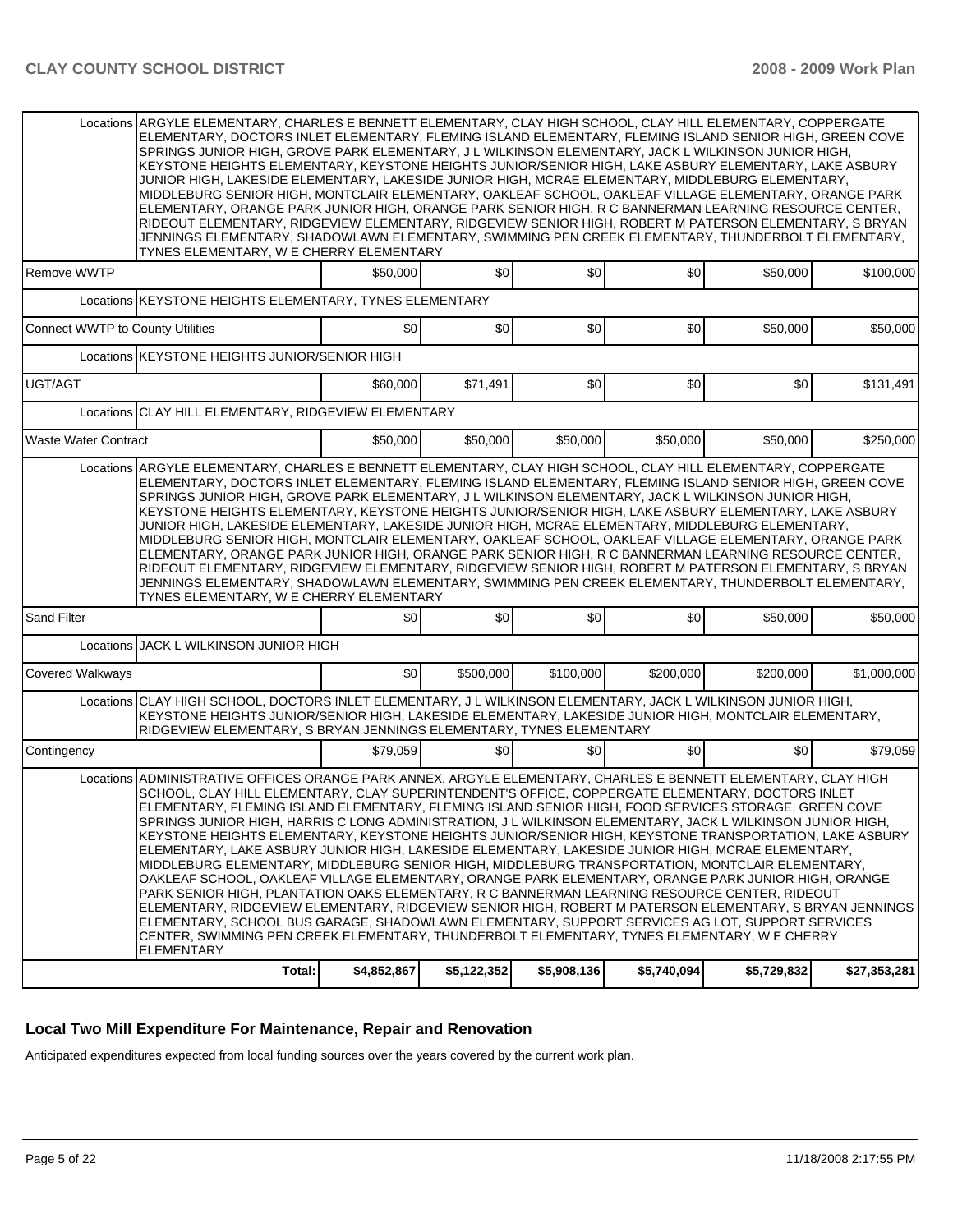| <b>Item</b>                             | $2008 - 2009$<br><b>Actual Budget</b> | $2009 - 2010$<br>Projected | 2010 - 2011<br>Projected | 2011 - 2012<br>Projected | 2012 - 2013<br>Projected | Total        |
|-----------------------------------------|---------------------------------------|----------------------------|--------------------------|--------------------------|--------------------------|--------------|
| Remaining Maint and Repair from 2 Mills | \$2,800,000                           | \$2,800,000                | \$2,800,000              | \$2,800,000              | \$2,800,000              | \$14,000,000 |
| Maintenance/Repair Salaries             | \$0                                   | \$0                        | \$0                      | \$0                      | \$0                      | \$0          |
| School Bus Purchases                    | \$3,699,024                           | \$3,388,474                | \$3,914,412              | \$2,848,168              | \$3,055,508              | \$16,905,586 |
| <b>Other Vehicle Purchases</b>          | \$0 <sub>1</sub>                      | \$0                        | \$0                      | \$0                      | \$0                      | \$0          |
| Capital Outlay Equipment                | \$300,000                             | \$300,000                  | \$300,000                | \$300,000                | \$300,000                | \$1,500,000  |
| Rent/Lease Payments                     | \$0                                   | \$0                        | \$0                      | \$0                      | \$0                      | \$0          |
| ICOP Debt Service                       | \$5,517,736                           | \$5,526,106                | \$5,525,694              | \$5,525,260              | \$5,526,775              | \$27,621,571 |
| Rent/Lease Relocatables                 | \$0                                   | \$0                        | \$0                      | \$0                      | \$0                      | \$0          |
| <b>Environmental Problems</b>           | \$0                                   | \$0                        | \$0                      | \$0                      | \$0                      | \$0          |
| ls.1011.14 Debt Service                 | \$0 <sub>1</sub>                      | \$0                        | \$0                      | \$0                      | \$0                      | \$0          |
| Special Facilities Account              | \$0                                   | \$0                        | \$0                      | \$0                      | \$0                      | \$0          |
| <b>Local Expenditure Totals:</b>        | \$12,316,760                          | \$12,014,580               | \$12,540,106             | \$11,473,428             | \$11,682,283             | \$60,027,157 |

# **Revenue**

## **2 Mill Revenue Source**

Schedule of Estimated Capital Outlay Revenue from each currently approved source which is estimated to be available for expenditures on the projects included in the tentative district facilities work program. All amounts are NET after considering carryover balances, interest earned, new COP's, 1011.14 and 1011.15 loans, etc. Districts cannot use 2-Mill funds for salaries except for those explicitly associated with maintenance/repair projects. (1011.71 (5), F.S.)

| <b>Item</b>                                                                       | Fund | $2008 - 2009$<br><b>Actual Value</b> | $2009 - 2010$<br>Projected | $2010 - 2011$<br>Projected | 2011 - 2012<br>Projected | $2012 - 2013$<br>Projected | <b>Total</b>     |
|-----------------------------------------------------------------------------------|------|--------------------------------------|----------------------------|----------------------------|--------------------------|----------------------------|------------------|
| (1) Non-exempt property<br>assessed valuation                                     |      | \$11,056,134,405                     | \$11,719,502,469           | \$12,422,672,617           | \$13,168,032,975         | \$13,958,114,953           | \$62,324,457,419 |
| $(2)$ The Millege projected for<br>discretionary capital outlay per<br>ls.1011.71 |      | 1.75                                 | 1.75                       | 1.75                       | 1.75                     | 1.75                       |                  |
| $(3)$ Full value of the 2-Mill<br>discretionary capital outlay per<br>ls.1011.71  |      | \$18,380,823                         | \$19,483,673               | \$20,652,693               | \$21,891,855             | \$23,205,366               | \$103,614,410    |
| (4) Value of the portion of the 2-<br>Mills ACTUALLY levied                       | 370  | \$18,380,823                         | \$19,483,673               | \$20,652,693               | \$21,891,855             | \$23,205,366               | \$103,614,410    |
| $(5)$ Difference of lines (3) and (4)                                             |      | \$0                                  | \$0                        | \$0                        | \$0                      | \$0                        | \$0              |

# **PECO Revenue Source**

The figure in the row designated "PECO Maintenance" will be subtracted from funds available for new construction because PECO maintenance dollars cannot be used for new construction.

| Item                                    | Fund             | $2008 - 2009$<br><b>Actual Budget</b> | $2009 - 2010$<br>Projected | $2010 - 2011$<br>Projected | $2011 - 2012$<br>Projected | $2012 - 2013$<br>Projected | Total        |
|-----------------------------------------|------------------|---------------------------------------|----------------------------|----------------------------|----------------------------|----------------------------|--------------|
| IPECO New Construction                  | 340 <sup>1</sup> | \$4,309,693                           | \$0                        | \$971.115                  | \$2.968.854                | \$1,186,763                | \$9,436,425  |
| <b>IPECO Maintenance Expenditures I</b> |                  | \$2.052.867                           | \$2,322,352                | \$3,108,136                | \$2.940.094                | \$2,929,832                | \$13,353,281 |
|                                         |                  | \$6,362,560                           | \$2,322,352                | \$4,079,251                | \$5,908,948                | \$4,116,595                | \$22,789,706 |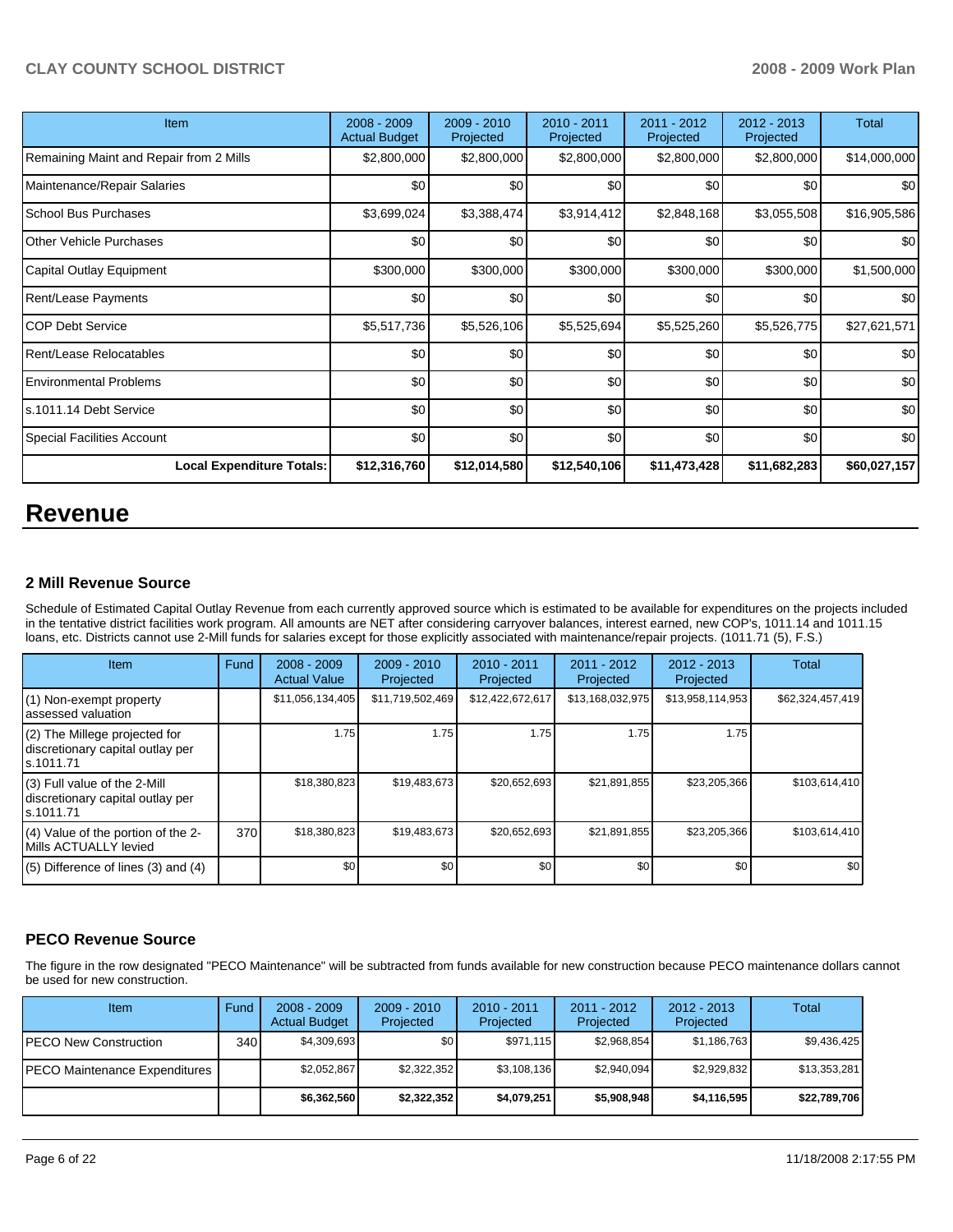## **CO & DS Revenue Source**

Revenue from Capital Outlay and Debt Service funds.

| <b>Item</b>                              | Fund  | $2008 - 2009$<br><b>Actual Budget</b> | $2009 - 2010$<br>Projected | $2010 - 2011$<br>Projected | $2011 - 2012$<br>Projected | $2012 - 2013$<br>Projected | Total       |
|------------------------------------------|-------|---------------------------------------|----------------------------|----------------------------|----------------------------|----------------------------|-------------|
| CO & DS Cash Flow-through<br>Distributed | 360 l | \$421.987                             | \$421.987                  | \$421.987                  | \$421.987                  | \$421.987                  | \$2,109,935 |
| CO & DS Interest on<br>Undistributed CO  | 360 l | \$32.488                              | \$32.488                   | \$32.488                   | \$32.488                   | \$32.488                   | \$162,440   |
|                                          |       | \$454.475                             | \$454.475                  | \$454,475                  | \$454,475                  | \$454,475                  | \$2,272,375 |

### **Fair Share Revenue Source**

All legally binding commitments for proportionate fair-share mitigation for impacts on public school facilities must be included in the 5-year district work program.

Nothing reported for this section.

### **Sales Surtax Referendum**

Specific information about any referendum for a 1-cent or ½-cent surtax referendum during the previous year.

**Did the school district hold a surtax referendum during the past fiscal year 2007 - 2008?** No

# **Additional Revenue Source**

Any additional revenue sources

| <b>Item</b>                                                                                            | $2008 - 2009$<br><b>Actual Value</b> | $2009 - 2010$<br>Projected | $2010 - 2011$<br>Projected | 2011 - 2012<br>Projected | $2012 - 2013$<br>Projected | Total        |
|--------------------------------------------------------------------------------------------------------|--------------------------------------|----------------------------|----------------------------|--------------------------|----------------------------|--------------|
| Proceeds from a s.1011.14/15 F.S. Loans                                                                | \$0                                  | \$0                        | \$0                        | \$0                      | \$0                        | \$0          |
| District Bonds - Voted local bond<br>referendum proceeds per s.9, Art VII<br><b>State Constitution</b> | \$0                                  | \$0                        | \$0                        | \$0                      | \$0                        | \$0          |
| Proceeds from Special Act Bonds                                                                        | \$0                                  | \$0                        | \$0                        | \$0                      | \$0                        | \$0          |
| Estimated Revenue from CO & DS Bond<br>Sale                                                            | \$0                                  | \$0                        | \$0                        | \$0                      | \$0                        | \$0          |
| Proceeds from Voted Capital<br>Improvements millage                                                    | \$0                                  | \$0                        | \$0                        | \$0                      | \$0                        | \$0          |
| Other Revenue for Other Capital Projects                                                               | \$91,000                             | \$92,000                   | \$93,000                   | \$94,000                 | \$95,000                   | \$465,000    |
| Proceeds from 1/2 cent sales surtax<br>authorized by school board                                      | \$0                                  | \$0                        | \$0                        | \$0                      | \$0                        | \$0          |
| Proceeds from local governmental<br>infrastructure sales surtax                                        | \$1,600,000                          | \$1,600,000                | \$1,800,000                | \$1,800,000              | \$1,800,000                | \$8,600,000  |
| l Proceeds from Certificates of<br>Participation (COP's) Sale                                          | \$11,100,000                         | \$0                        | \$0                        | \$0                      | \$0                        | \$11,100,000 |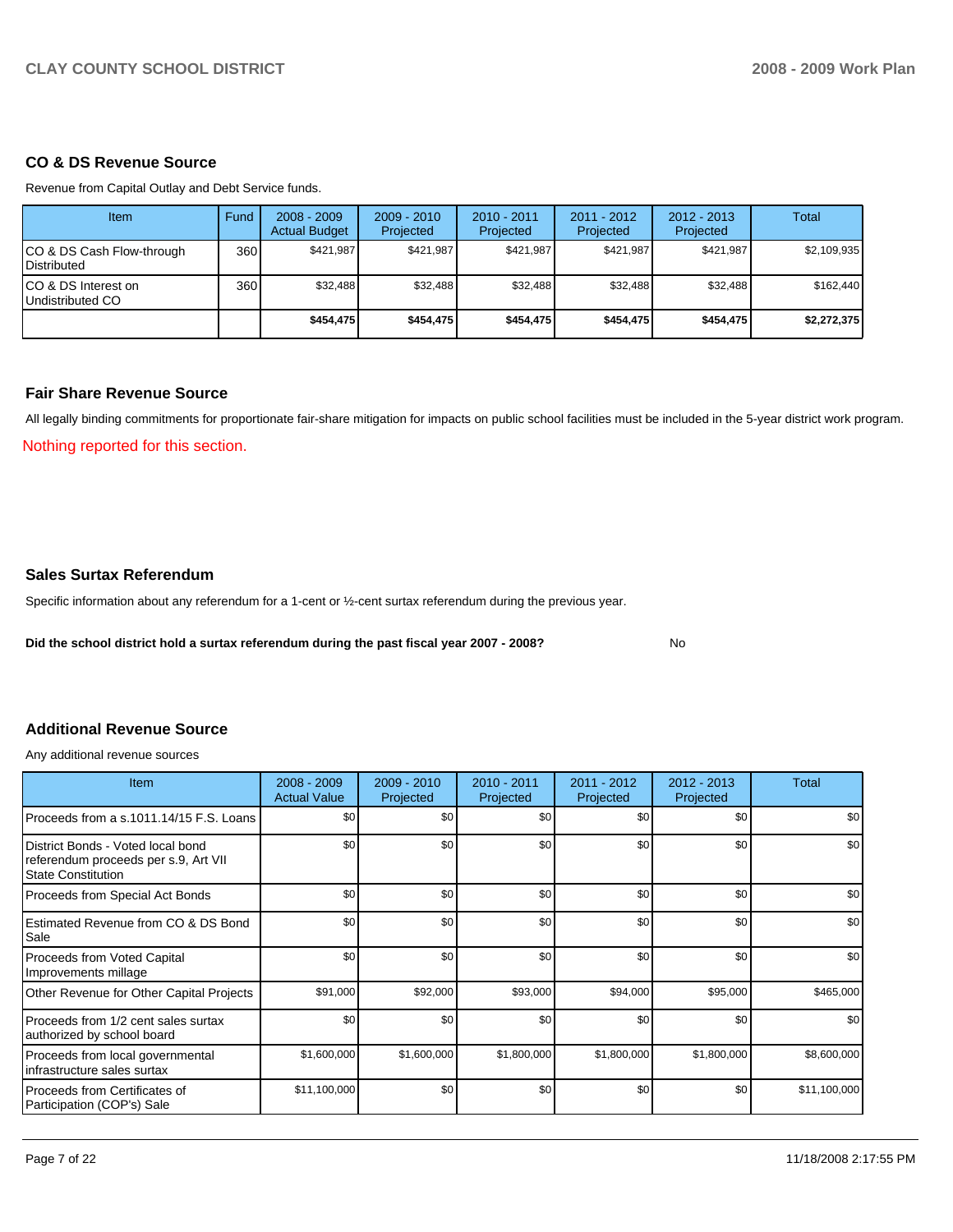| Classrooms First Bond proceeds amount<br>authorized in FY 1997-98                   | \$0          | \$0          | \$0          | \$0          | \$0          | \$0           |
|-------------------------------------------------------------------------------------|--------------|--------------|--------------|--------------|--------------|---------------|
| Classrooms for Kids                                                                 | \$0          | \$0          | \$0          | \$0          | \$0          | \$0           |
| <b>District Equity Recognition</b>                                                  | \$0          | \$0          | \$0          | \$0          | \$0          | \$0           |
| Federal Grants                                                                      | \$0          | \$0          | \$0          | \$0          | \$0          | \$0           |
| Proportionate share mitigation (actual<br>cash revenue only, not in kind donations) | \$0          | \$0          | \$0          | \$0          | \$0          | \$0           |
| Impact fees received                                                                | \$3,500,000  | \$3,500,000  | \$4,000,000  | \$4,000,000  | \$4,000,000  | \$19,000,000  |
| Private donations                                                                   | \$0          | \$0          | \$0          | \$0          | \$0          | \$0           |
| Grants from local governments or not-for-<br>profit organizations                   | \$0          | \$0          | \$0          | \$0          | \$0          | \$0           |
| Interest, Including Profit On Investment                                            | \$0          | \$0          | \$0          | \$0          | \$0          | \$0           |
| Revenue from Bonds pledging proceeds<br>from 1 cent or 1/2 cent Sales Surtax        | \$0          | \$0          | \$0          | \$0          | \$0          | \$0           |
| <b>Fund Balance Carried Forward</b>                                                 | \$36,475,475 | \$5,403,989  | \$12,384,082 | \$13,187,784 | \$24,805,065 | \$92,256,395  |
| Obligated Fund Balance Carried Forward                                              | \$0          | \$0          | \$0          | \$0          | \$0          | \$0           |
| <b>Special Facilities Account</b>                                                   | \$0          | \$0          | \$0          | \$0          | \$0          | \$0           |
| One Cent - 1/2 Cent Sales Surtax Debt<br>Service                                    | \$0          | \$0          | \$0          | \$0          | \$0          | \$0           |
| <b>Subtotal</b>                                                                     | \$52,766,475 | \$10,595,989 | \$18,277,082 | \$19,081,784 | \$30,700,065 | \$131,421,395 |

# **Total Revenue Summary**

| <b>Item Name</b>                                               | $2008 - 2009$<br><b>Budget</b> | $2009 - 2010$<br>Projected | $2010 - 2011$<br>Projected | 2011 - 2012<br>Projected | $2012 - 2013$<br>Projected | <b>Five Year Total</b> |
|----------------------------------------------------------------|--------------------------------|----------------------------|----------------------------|--------------------------|----------------------------|------------------------|
| Local Two Mill Discretionary Capital<br>Outlay Revenue         | \$18,380,823                   | \$19,483,673               | \$20,652,693               | \$21,891,855             | \$23,205,366               | \$103,614,410          |
| IPECO and 2 Mill Maint and Other 2 Mill<br><b>Expenditures</b> | (\$12,316,760)                 | (\$12,014,580)             | (\$12,540,106)             | (\$11,473,428)           | (\$11,682,283)             | (\$60,027,157)         |
| IPECO Maintenance Revenue                                      | \$2,052,867                    | \$2,322,352                | \$3,108,136                | \$2,940,094              | \$2,929,832                | \$13,353,281           |
| <b>Available 2 Mill for New Construction</b>                   | \$6,064,063                    | \$7,469,093                | \$8,112,587                | \$10,418,427             | \$11,523,083               | \$43,587,253           |

| Item Name                             | $2008 - 2009$<br><b>Budget</b> | $2009 - 2010$<br>Projected | $2010 - 2011$<br>Projected | 2011 - 2012<br>Projected | 2012 - 2013<br>Projected | <b>Five Year Total</b> |
|---------------------------------------|--------------------------------|----------------------------|----------------------------|--------------------------|--------------------------|------------------------|
| ICO & DS Revenue                      | \$454,475                      | \$454,475                  | \$454,475                  | \$454,475                | \$454,475                | \$2,272,375            |
| <b>IPECO New Construction Revenue</b> | \$4,309,693                    | \$0                        | \$971,115                  | \$2,968,854              | \$1,186,763              | \$9,436,425            |
| IOther/Additional Revenue             | \$52,766,475                   | \$10,595,989               | \$18,277,082               | \$19,081,784             | \$30,700,065             | \$131,421,395          |
| <b>Total Additional Revenuel</b>      | \$57,530,643                   | \$11,050,464               | \$19,702,672               | \$22,505,113             | \$32,341,303             | \$143,130,195          |
| <b>Total Available Revenue</b>        | \$63,594,706                   | \$18,519,557               | \$27,815,259               | \$32,923,540             | \$43,864,386             | \$186,717,448          |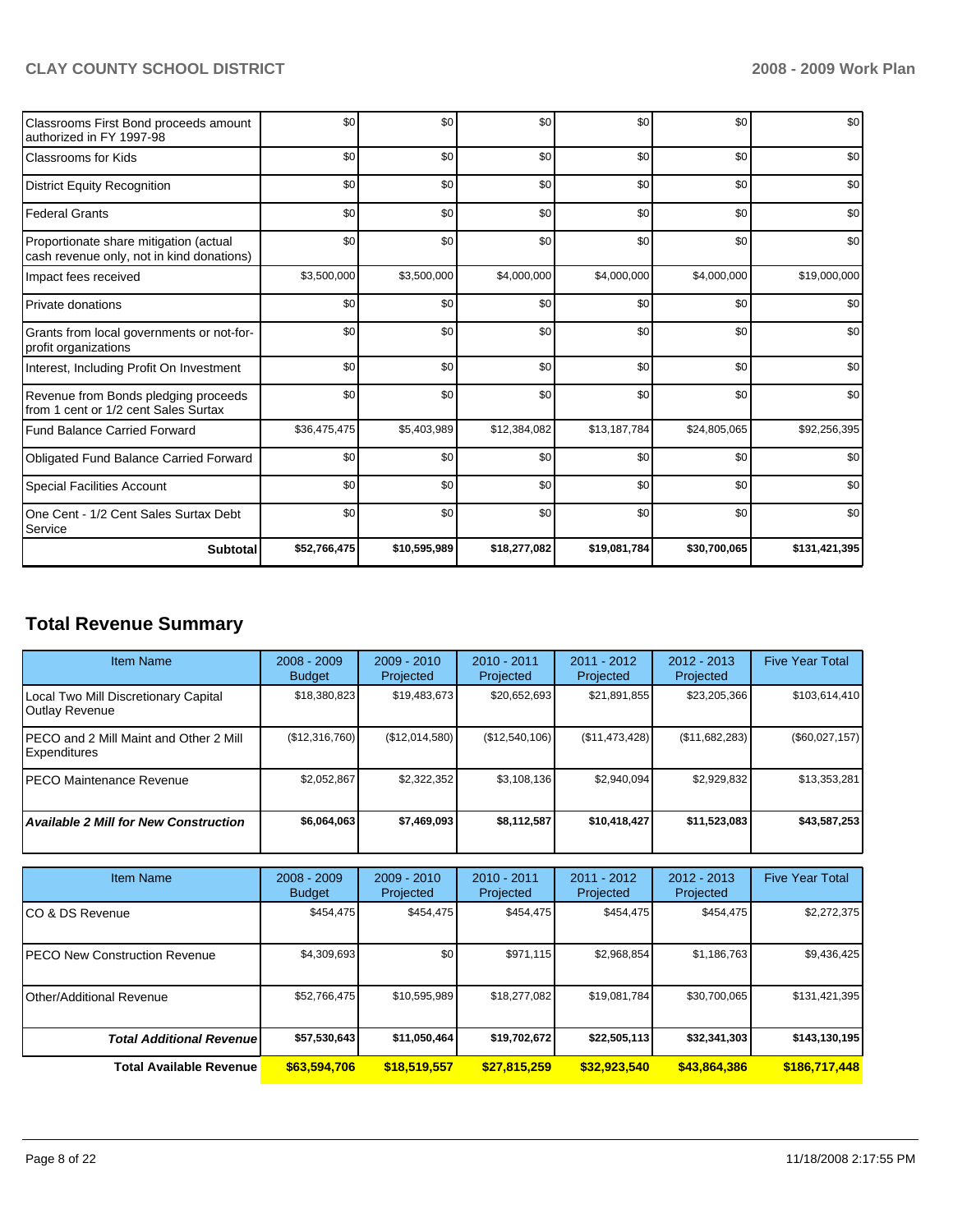# **Project Schedules**

# **Capacity Project Schedules**

A schedule of capital outlay projects necessary to ensure the availability of satisfactory classrooms for the projected student enrollment in K-12 programs.

| <b>Project Description</b>      | Location                                                  |                          | 2008 - 2009  | 2009 - 2010 | 2010 - 2011 | 2011 - 2012 | 2012 - 2013 | <b>Total</b>     | Funded |
|---------------------------------|-----------------------------------------------------------|--------------------------|--------------|-------------|-------------|-------------|-------------|------------------|--------|
| Phase I & II<br>Completion      | <b>CHARLES E</b><br><b>BENNETT</b><br><b>ELEMENTARY</b>   | Planned<br>Cost:         | \$20,000     | \$0         | \$0         | \$0         | \$0         | \$20,000 Yes     |        |
|                                 |                                                           | <b>Student Stations:</b> | 288          | $\mathbf 0$ | $\pmb{0}$   | $\mathbf 0$ | $\pmb{0}$   | 288              |        |
|                                 |                                                           | Total Classrooms:        | 16           | 0           | $\mathbf 0$ | $\mathbf 0$ | $\pmb{0}$   | 16               |        |
|                                 |                                                           | Gross Sq Ft:             | 23,428       | $\mathbf 0$ | $\mathbf 0$ | $\mathbf 0$ | $\mathbf 0$ | 23,428           |        |
| High School "QQQ"               | Location not<br>specified                                 | Planned<br>Cost:         | \$48,000,000 | \$2,500,000 | \$75,000    | \$0         | \$0         | \$50,575,000 Yes |        |
|                                 |                                                           | <b>Student Stations:</b> | $\pmb{0}$    | $\mathbf 0$ | 1,684       | $\mathbf 0$ | $\pmb{0}$   | 1,684            |        |
|                                 |                                                           | Total Classrooms:        | $\mathbf 0$  | $\mathbf 0$ | 65          | $\mathbf 0$ | $\pmb{0}$   | 65               |        |
|                                 |                                                           | Gross Sq Ft:             | $\mathbf 0$  | $\mathbf 0$ | 263,657     | $\mathbf 0$ | $\mathbf 0$ | 263,657          |        |
| "Z"                             | Plantation Oaks Elem PLANTATION OAKS<br><b>ELEMENTARY</b> | Planned<br>Cost:         | \$2,054,639  | \$50,000    | \$0         | \$0         | \$0         | \$2,104,639 Yes  |        |
|                                 |                                                           | <b>Student Stations:</b> | 0            | 862         | 0           | 0           | 0           | 862              |        |
|                                 |                                                           | Total Classrooms:        | $\mathbf 0$  | 41          | $\mathbf 0$ | $\pmb{0}$   | $\mathbf 0$ | 41               |        |
|                                 |                                                           | Gross Sq Ft:             | $\mathbf 0$  | 140,223     | $\mathbf 0$ | $\mathbf 0$ | $\mathbf 0$ | 140,223          |        |
| <b>Elementary School</b><br>"X" | SHADOWLAWN<br><b>ELEMENTARY</b>                           | Planned<br>Cost:         | \$582,058    | \$0         | \$0         | \$0         | \$0         | \$582,058 Yes    |        |
|                                 |                                                           | <b>Student Stations:</b> | 862          | $\pmb{0}$   | $\pmb{0}$   | $\pmb{0}$   | $\pmb{0}$   | 862              |        |
|                                 |                                                           | Total Classrooms:        | 41           | $\mathsf 0$ | $\mathbf 0$ | $\pmb{0}$   | $\mathbf 0$ | 41               |        |
|                                 |                                                           | Gross Sq Ft:             | 140,223      | $\mathbf 0$ | $\mathbf 0$ | $\mathbf 0$ | $\mathbf 0$ | 140,223          |        |
| <b>Elementary School</b><br>"W" | OAKLEAF VILLAGE<br><b>ELEMENTARY</b>                      | Planned<br>Cost:         | \$735,639    | \$0         | \$0         | \$0         | \$0         | \$735,639 Yes    |        |
|                                 |                                                           | <b>Student Stations:</b> | 862          | 0           | $\pmb{0}$   | 0           | $\mathbf 0$ | 862              |        |
|                                 |                                                           | <b>Total Classrooms:</b> | 41           | $\mathsf 0$ | $\pmb{0}$   | $\pmb{0}$   | $\pmb{0}$   | 41               |        |
|                                 |                                                           | Gross Sq Ft:             | 140,223      | $\mathsf 0$ | $\pmb{0}$   | $\pmb{0}$   | $\pmb{0}$   | 140,223          |        |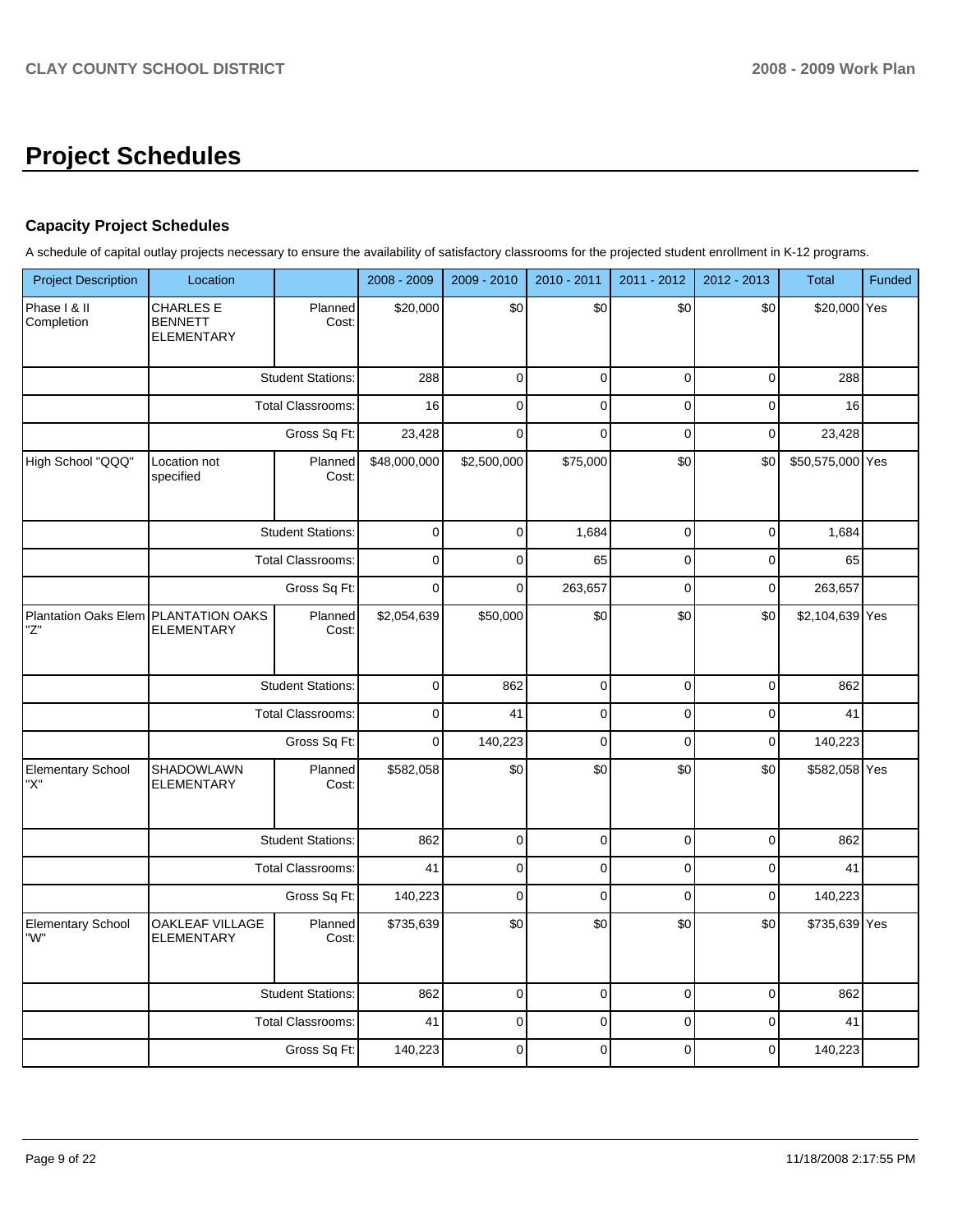| Planned Cost:   \$51,392,336 |         | \$2,550,000 | \$75,000 | \$0 | \$0 | \$54,017,336 |
|------------------------------|---------|-------------|----------|-----|-----|--------------|
| <b>Student Stations:</b>     | 2,012   | 862         | 1,684    |     |     | 4,558        |
| <b>Total Classrooms:</b>     | 98      | 41          | 65       |     |     | 204          |
| Gross Sq Ft:                 | 303,874 | 140.223     | 263,657  |     |     | 707,754      |

# **Other Project Schedules**

Major renovations, remodeling, and additions of capital outlay projects that do not add capacity to schools.

| <b>Project Description</b>                       | Location                                                   | 2008 - 2009<br><b>Actual Budget</b> | 2009 - 2010<br>Projected | 2010 - 2011<br>Projected | 2011 - 2012<br>Projected | 2012 - 2013<br>Projected | <b>Total</b>     | <b>Funded</b> |
|--------------------------------------------------|------------------------------------------------------------|-------------------------------------|--------------------------|--------------------------|--------------------------|--------------------------|------------------|---------------|
| <b>District Office</b><br>Design/Construction    | <b>CLAY</b><br>SUPERINTENDENT'S<br><b>OFFICE</b>           | \$0                                 | \$9,405,000              | \$4,800,000              | \$0                      | \$0                      | \$14,205,000 Yes |               |
| <b>District Office Site Acquisition</b>          | <b>CLAY</b><br>SUPERINTENDENT'S<br><b>OFFICE</b>           | \$115.000                           | \$0                      | \$0                      | \$0                      | \$0                      | \$115,000 Yes    |               |
| <b>District Office Parking</b><br>Improvements   | CLAY<br>SUPERINTENDENT'S<br><b>OFFICE</b>                  | \$600,000                           | \$0                      | \$0                      | \$0                      | \$0                      | \$600,000 Yes    |               |
| Improvements at Bus<br>Compound                  | <b>KEYSTONE</b><br><b>TRANSPORTATION</b>                   | \$75,000                            | \$0                      | \$0                      | \$0                      | \$0                      | \$75,000 Yes     |               |
| Roadway and Sidewalk<br>Improvements County-Wide | Location not specified                                     | \$91,000                            | \$92,000                 | \$93,000                 | \$94,000                 | \$95,000                 | \$465,000 Yes    |               |
| Covered Walkways County-<br>Wide                 | Location not specified                                     | \$200,000                           | \$200,000                | \$100,000                | \$100,000                | \$100,000                | \$700,000 Yes    |               |
| Building 4 & 5 Remodeling                        | <b>CHARLES E BENNETT</b><br>ELEMENTARY                     | \$100,000                           | \$0                      | \$0                      | \$0                      | \$0                      | \$100,000 Yes    |               |
| Group Restroom/PE Cover                          | R C BANNERMAN<br><b>LEARNING RESOURCE</b><br><b>CENTER</b> | \$200,100                           | \$0                      | \$0                      | \$0                      | \$0                      | \$200,100 Yes    |               |
| Renovate Buildings 2 & 5                         | <b>ORANGE PARK</b><br><b>ELEMENTARY</b>                    | \$0                                 | \$15,000                 | \$250,000                | \$0                      | \$0                      | \$265,000 Yes    |               |
| Renovate/Remodel West<br>Campus                  | <b>ORANGE PARK SENIOR</b><br>HIGH                          | \$0                                 | \$90,000                 | \$1,500,000              | \$0                      | \$0                      | \$1,590,000 Yes  |               |
| Remodel Building 7                               | <b>MIDDLEBURG</b><br><b>ELEMENTARY</b>                     | \$0                                 | \$36,000                 | \$600,000                | \$0                      | \$0                      | \$636,000 Yes    |               |
| Renovate Cafeteria                               | <b>DOCTORS INLET</b><br><b>ELEMENTARY</b>                  | \$0                                 | \$36,000                 | \$600,000                | \$0                      | \$0                      | \$636,000 Yes    |               |
| Renovate Media                                   | ORANGE PARK SENIOR<br><b>HIGH</b>                          | \$0                                 | \$12,000                 | \$200,000                | \$0                      | \$0                      | \$212,000 Yes    |               |
| Elementary School "F" Land<br>Acquisition        | Location not specified                                     | \$1,500,000                         | \$0                      | \$0                      | \$0                      | \$0                      | \$1,500,000 Yes  |               |
| Contingency                                      | Location not specified                                     | \$500,000                           | \$0                      | \$0                      | \$0                      | \$0                      | \$500,000 Yes    |               |
| <b>CW Security Fencing</b>                       | Location not specified                                     | \$100,100                           | \$100,000                | \$75,000                 | \$50,000                 | \$50,000                 | \$375,100 Yes    |               |
| Elementary "C" Land<br>Acquisition & Design      | Location not specified                                     | \$1,500,000                         | \$0                      | \$0                      | \$0                      | \$0                      | \$1,500,000 Yes  |               |
| Elementary School "D" Land<br>Acquisition        | Location not specified                                     | \$0                                 | \$1,500,000              | \$0                      | \$0                      | \$1,320,000              | \$2,820,000 Yes  |               |
| Elementary School "R"                            | Location not specified                                     | \$0                                 | \$0                      | \$0                      | \$1,320,000              | \$23,000,000             | \$24,320,000 Yes |               |
| <b>District Wide Technology</b>                  | <b>LAKESIDE</b><br><b>ELEMENTARY</b>                       | \$1,600,000                         | \$1,600,000              | \$1,800,000              | \$1,800,000              | \$1,800,000              | \$8,600,000 Yes  |               |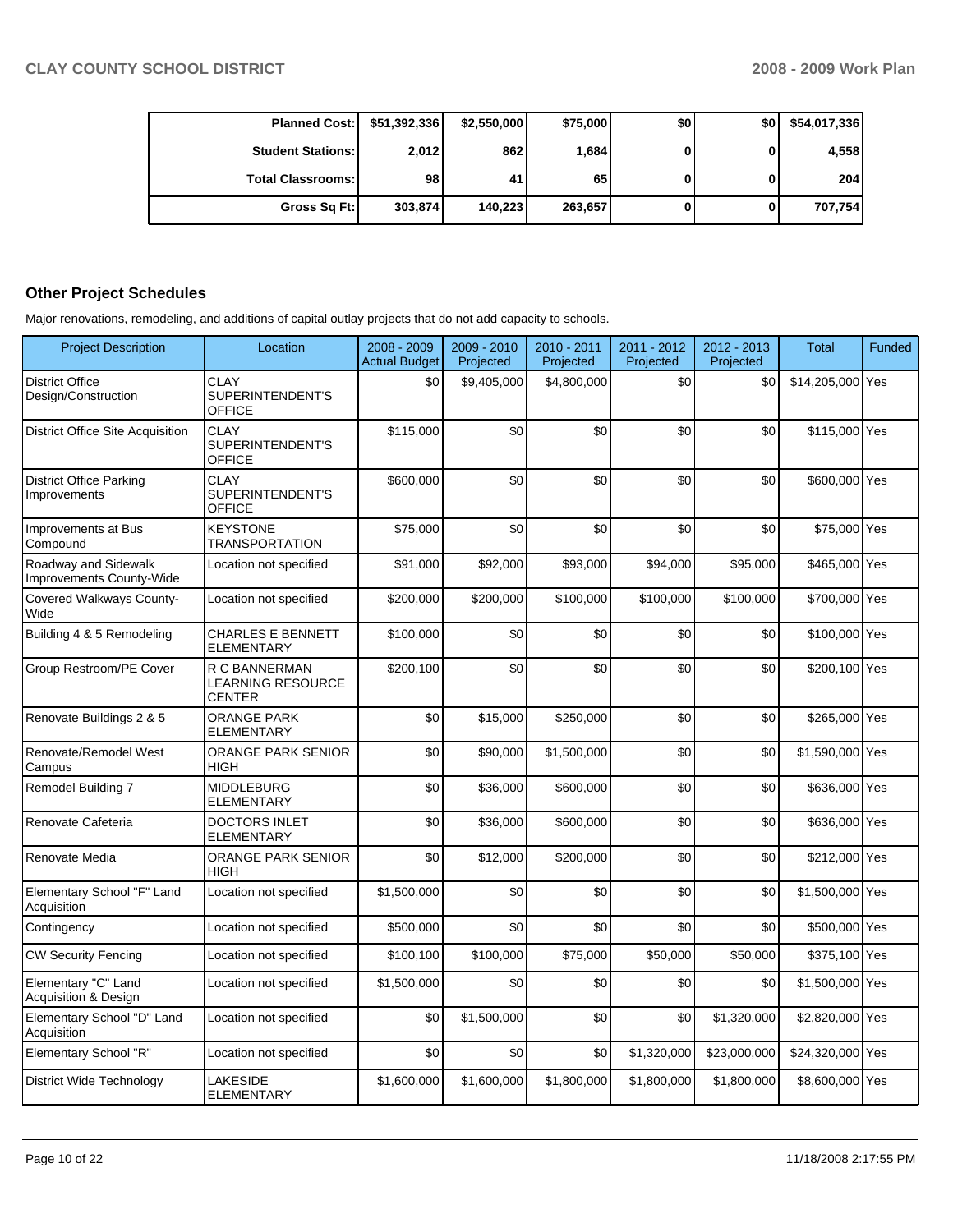| Site Drainage           | <b>ICOPPERGATE</b><br><b>IELEMENTARY</b> | \$200,000   | \$0          | \$0          | \$0         | \$0          | \$200,000 Yes |  |
|-------------------------|------------------------------------------|-------------|--------------|--------------|-------------|--------------|---------------|--|
| <b>OLS COP Interest</b> | OAKLEAF SCHOOL                           | \$12,705    | \$0          | \$0          | \$0         | \$0          | \$12,705 Yes  |  |
|                         |                                          | \$6,793,905 | \$13,086,000 | \$10,018,000 | \$3,364,000 | \$26,365,000 | \$59.626.905  |  |

## **Additional Project Schedules**

Any projects that are not identified in the last approved educational plant survey.

| <b>Project Description</b>                    | Location                  | <b>Num</b> | 2008 - 2009<br>Classroom Actual Budget | 2009 - 2010<br>Projected | $2010 - 2011$<br>Projected | $2011 - 2012$<br>Projected | 2012 - 2013<br>Projected | Total | Funded  |
|-----------------------------------------------|---------------------------|------------|----------------------------------------|--------------------------|----------------------------|----------------------------|--------------------------|-------|---------|
| Project description not<br><b>I</b> specified | Location not<br>specified |            | \$0                                    | \$0                      | \$0                        | \$0                        | \$0                      |       | $$0$ No |
|                                               |                           |            | \$0                                    | \$0                      | \$0                        | \$0                        | \$0                      | \$0   |         |

### **Non Funded Growth Management Project Schedules**

Schedule indicating which projects, due to planned development, that CANNOT be funded from current revenues projected over the next five years.

Nothing reported for this section.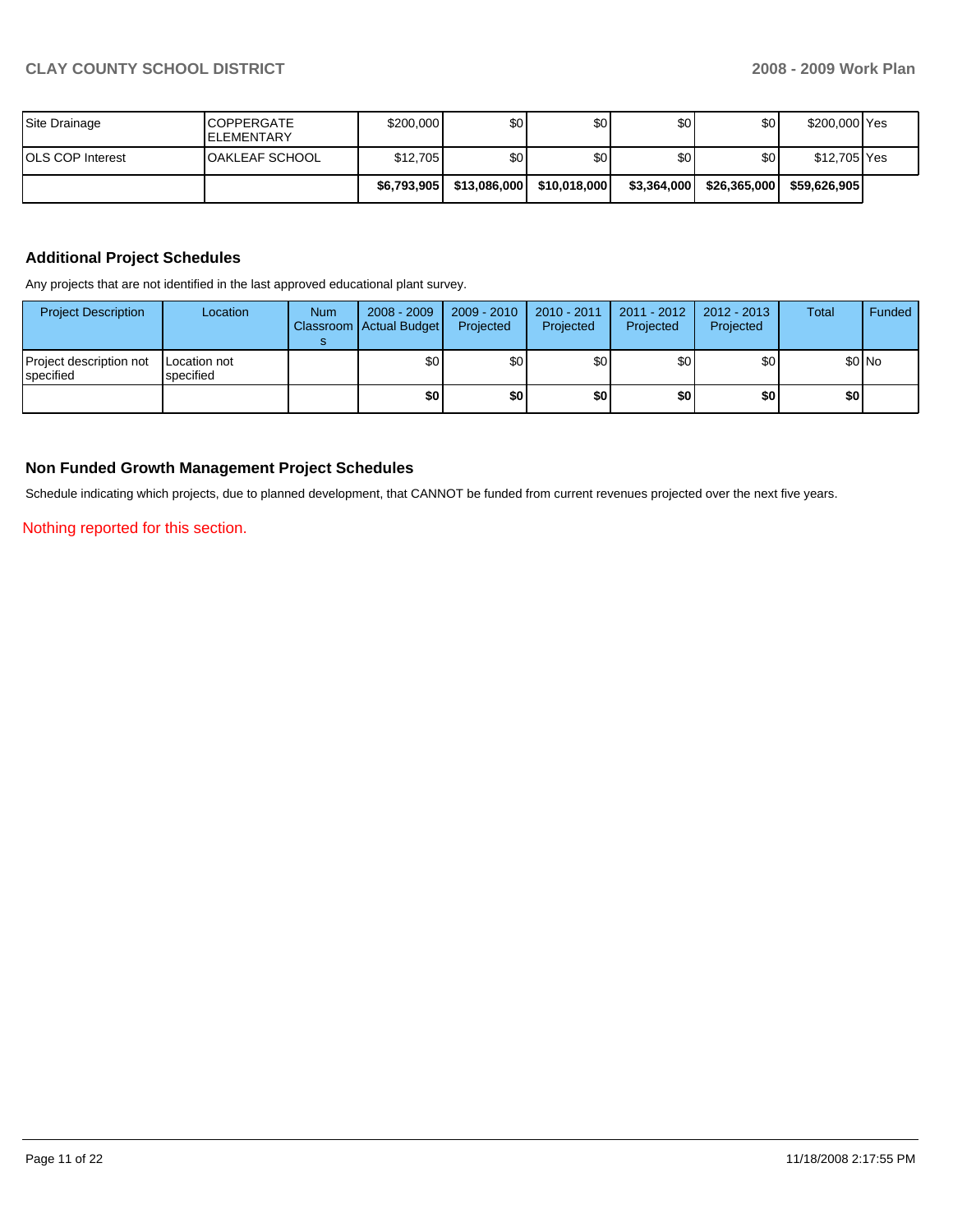# **Capacity Tracking**

| Location                                             | $2008 -$<br>2009 Satis.<br>Stu. Sta. | Actual<br>$2008 -$<br><b>2009 FISH</b><br>Capacity | Actual<br>$2007 -$<br>2008<br><b>COFTE</b> | # Class<br>Rooms | Actual<br>Average<br>$2008 -$<br>2009 Class<br><b>Size</b> | Actual<br>$2008 -$<br>2009<br><b>Utilization</b> | <b>New</b><br>Stu.<br>Capacity | <b>New</b><br>Rooms to<br>be<br>Added/Re<br>moved | Projected<br>$2012 -$<br>2013<br><b>COFTE</b> | Projected<br>$2012 -$<br>2013<br><b>Utilization</b> | Projected<br>$2012 -$<br>2013 Class<br><b>Size</b> |
|------------------------------------------------------|--------------------------------------|----------------------------------------------------|--------------------------------------------|------------------|------------------------------------------------------------|--------------------------------------------------|--------------------------------|---------------------------------------------------|-----------------------------------------------|-----------------------------------------------------|----------------------------------------------------|
| <b>GREEN COVE SPRINGS</b><br>JUNIOR HIGH             | 1,046                                | 941                                                | 794                                        | 46               | 17                                                         | 84.00 %                                          | 0                              | 0                                                 | 884                                           | 94.00 %                                             | 19                                                 |
| <b>CHARLES E BENNETT</b><br>ELEMENTARY               | 1,155                                | 1,155                                              | 771                                        | 60               | 13                                                         | 67.00 %                                          | $\Omega$                       | $\Omega$                                          | 832                                           | 72.00 %                                             | 14                                                 |
| R C BANNERMAN<br>LEARNING RESOURCE<br><b>CENTER</b>  | 505                                  | 505                                                | 118                                        | 32               | 4                                                          | 23.00 %                                          | 0                              | $\Omega$                                          | 175                                           | 35.00 %                                             | 5                                                  |
| <b>ORANGE PARK</b><br>ELEMENTARY                     | 580                                  | 580                                                | 540                                        | 30               | 18                                                         | 93.00 %                                          | $\Omega$                       | $\Omega$                                          | 552                                           | 95.00 %                                             | 18                                                 |
| <b>GROVE PARK</b><br>ELEMENTARY                      | 926                                  | 926                                                | 583                                        | 49               | 12                                                         | 63.00 %                                          | 0                              | $\mathbf 0$                                       | 640                                           | 69.00 %                                             | 13                                                 |
| <b>WE CHERRY</b><br>ELEMENTARY                       | 900                                  | 900                                                | 610                                        | 49               | 12                                                         | 68.00 %                                          | 0                              | $\Omega$                                          | 692                                           | 77.00 %                                             | 14                                                 |
| ORANGE PARK SENIOR<br>HIGH                           | 3,378                                | 3,209                                              | 2,488                                      | 140              | 18                                                         | 78.00 %                                          | 10                             | 250                                               | 2,334                                         | 73.00 %                                             | 6                                                  |
| <b>DOCTORS INLET</b><br>ELEMENTARY                   | 978                                  | 978                                                | 771                                        | 52               | 15                                                         | 79.00 %                                          | 72                             | $\overline{4}$                                    | 694                                           | 66.00 %                                             | 12                                                 |
| <b>MIDDLEBURG</b><br>ELEMENTARY                      | 854                                  | 854                                                | 706                                        | 44               | 16                                                         | 83.00 %                                          | $\mathbf 0$                    | $\Omega$                                          | 633                                           | 74.00 %                                             | 14                                                 |
| <b>KEYSTONE HEIGHTS</b><br>ELEMENTARY                | 983                                  | 983                                                | 809                                        | 53               | 15                                                         | 82.00 %                                          | $\Omega$                       | $\Omega$                                          | 661                                           | 67.00 %                                             | 12                                                 |
| <b>KEYSTONE HEIGHTS</b><br><b>JUNIOR/SENIOR HIGH</b> | 1,899                                | 1,709                                              | 1,371                                      | 83               | 17                                                         | 80.00 %                                          | $\Omega$                       | $\mathbf 0$                                       | 1,429                                         | 84.00 %                                             | 17                                                 |
| S BRYAN JENNINGS<br><b>ELEMENTARY</b>                | 758                                  | 758                                                | 596                                        | 40               | 15                                                         | 79.00 %                                          | $\Omega$                       | $\Omega$                                          | 640                                           | 84.00 %                                             | 16                                                 |
| <b>CLAY HIGH SCHOOL</b>                              | 2,085                                | 1,981                                              | 1,338                                      | 85               | 16                                                         | 68.00 %                                          | $\Omega$                       | $\Omega$                                          | 1,364                                         | 69.00 %                                             | 16                                                 |
| LAKESIDE JUNIOR HIGH                                 | 1,287                                | 1,158                                              | 923                                        | 55               | 17                                                         | 80.00 %                                          | $\Omega$                       | $\Omega$                                          | 984                                           | 85.00 %                                             | 18                                                 |
| LAKESIDE<br><b>ELEMENTARY</b>                        | 1,024                                | 1,024                                              | 796                                        | 54               | 15                                                         | 78.00 %                                          | 0                              | $\Omega$                                          | 865                                           | 84.00 %                                             | 16                                                 |
| ORANGE PARK JUNIOR<br>HIGH                           | 1,286                                | 1,157                                              | 843                                        | 55               | 15                                                         | 73.00 %                                          | $\Omega$                       | $\Omega$                                          | 873                                           | 75.00 %                                             | 16                                                 |
| <b>JACK L WILKINSON</b><br>JUNIOR HIGH               | 1,312                                | 1,181                                              | 763                                        | 56               | 14                                                         | 65.00 %                                          | $\Omega$                       | $\Omega$                                          | 859                                           | 73.00 %                                             | 15                                                 |
| <b>MONTCLAIR</b><br>ELEMENTARY                       | 671                                  | 671                                                | 555                                        | 35               | 16                                                         | 83.00 %                                          | 0                              | $\Omega$                                          | 609                                           | 91.00 %                                             | 17                                                 |
| MIDDLEBURG SENIOR<br>HIGH                            | 2,618                                | 2,487                                              | 2,054                                      | 112              | 18                                                         | 83.00 %                                          | 0                              | 0                                                 | 1,399                                         | 56.00 %                                             | 12                                                 |
| <b>RIDGEVIEW</b><br><b>ELEMENTARY</b>                | 984                                  | 984                                                | 726                                        | 54               | 13                                                         | 74.00 %                                          | $\overline{0}$                 | $\mathbf 0$                                       | 793                                           | 81.00 %                                             | 15                                                 |
| <b>CLAY HILL</b><br><b>ELEMENTARY</b>                | 680                                  | 680                                                | 514                                        | 36               | 14                                                         | 76.00 %                                          | $\overline{0}$                 | 0                                                 | 558                                           | 82.00 %                                             | 16                                                 |
| <b>RIDGEVIEW SENIOR</b><br>HIGH                      | 2,766                                | 2,628                                              | 1,835                                      | 117              | 16                                                         | 70.00 %                                          | 0                              | 0                                                 | 1,363                                         | 52.00 %                                             | 12                                                 |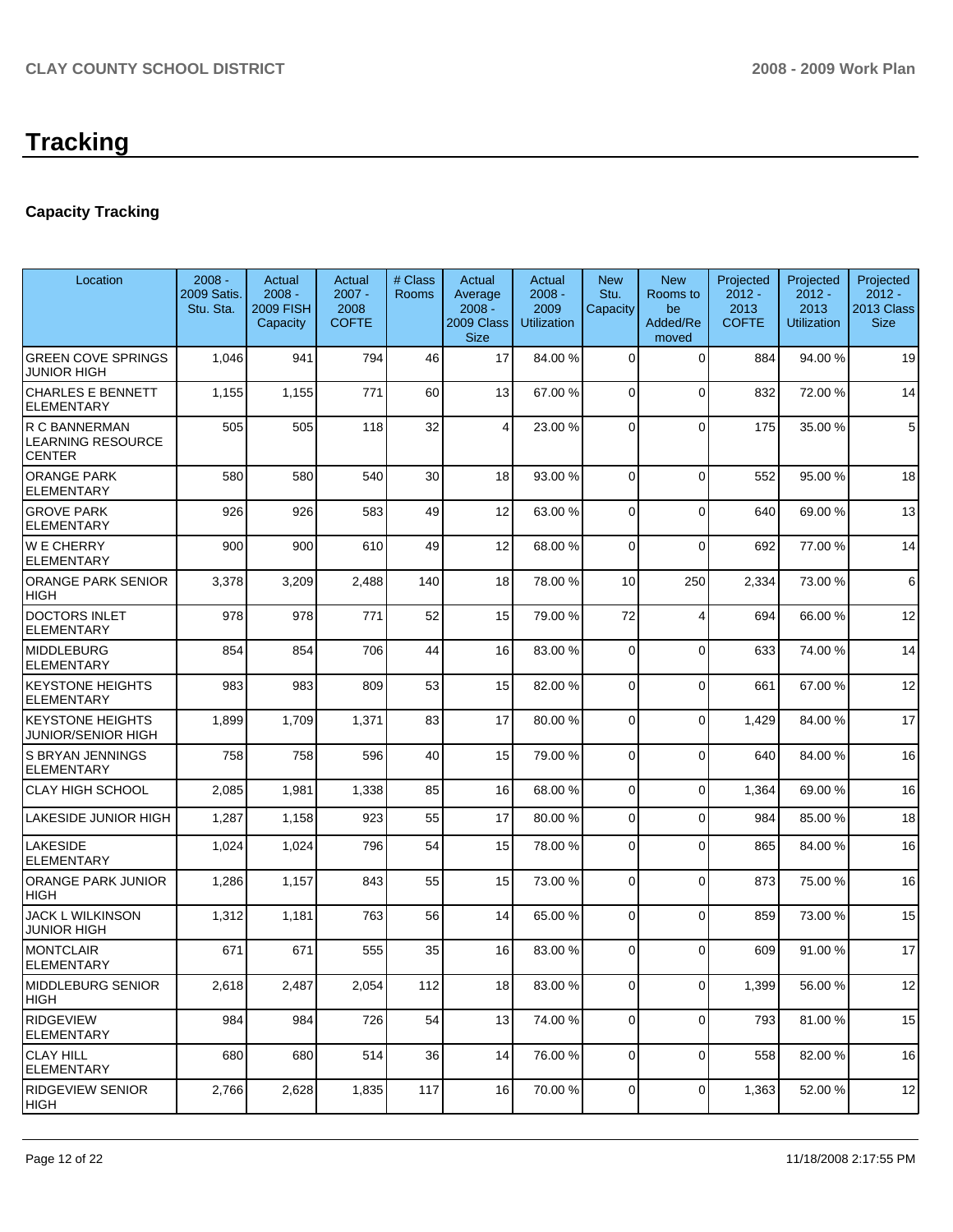| LAKE ASBURY<br><b>ELEMENTARY</b>                        | 1,174    | 1,174          | 1,382    | 63             | 22       | 118.00 % | $\Omega$ | $\Omega$ | 1,054          | 90.00 %  | 17          |
|---------------------------------------------------------|----------|----------------|----------|----------------|----------|----------|----------|----------|----------------|----------|-------------|
| <b>ROBERT M PATERSON</b><br><b>ELEMENTARY</b>           | 1,186    | 1,186          | 951      | 62             | 15       | 80.00 %  | $\Omega$ | $\Omega$ | 1.005          | 85.00 %  | 16          |
| <b>J L WILKINSON</b><br><b>ELEMENTARY</b>               | 1,082    | 1,082          | 896      | 58             | 15       | 83.00 %  | $\Omega$ | $\Omega$ | 952            | 88.00 %  | 16          |
| ADMINISTRATIVE<br>OFFICES ORANGE<br><b>PARK ANNEX</b>   | 175      | 175            | 96       | $\overline{7}$ | 14       | 55.00 %  | $\Omega$ | $\Omega$ | $\overline{0}$ | 0.00%    | $\mathbf 0$ |
| <b>CLAY</b><br><b>SUPERINTENDENT'S</b><br><b>OFFICE</b> | $\Omega$ | $\Omega$       | 112      | $\mathbf 0$    | $\Omega$ | 0.00%    | $\Omega$ | $\Omega$ | $\Omega$       | 0.00%    | $\mathbf 0$ |
| <b>FLEMING ISLAND</b><br><b>ELEMENTARY</b>              | 1,184    | 1,184          | 1,039    | 63             | 16       | 88.00 %  | $\Omega$ | $\Omega$ | 1,084          | 92.00 %  | 17          |
| <b>TYNES ELEMENTARY</b>                                 | 980      | 980            | 691      | 54             | 13       | 70.00 %  | $\Omega$ | $\Omega$ | 782            | 80.00 %  | 14          |
| <b>MCRAE ELEMENTARY</b>                                 | 763      | 763            | 612      | 41             | 15       | 80.00 %  | $\Omega$ | $\Omega$ | 853            | 112.00 % | 21          |
| <b>THUNDERBOLT</b><br><b>ELEMENTARY</b>                 | 1,405    | 1,405          | 1,231    | 75             | 16       | 88.00 %  | $\Omega$ | $\Omega$ | 1,387          | 99.00 %  | 18          |
| <b>RIDEOUT ELEMENTARY</b>                               | 790      | 790            | 598      | 42             | 14       | 76.00 %  | $\Omega$ | $\Omega$ | 810            | 103.00 % | 19          |
| <b>FLEMING ISLAND</b><br><b>SENIOR HIGH</b>             | 2,524    | 2,398          | 2,115    | 105            | 20       | 88.00 %  | $\Omega$ | $\Omega$ | 2.165          | 90.00 %  | 21          |
| <b>SWIMMING PEN CREEK</b><br><b>ELEMENTARY</b>          | 722      | 722            | 587      | 38             | 15       | 81.00 %  | $\Omega$ | $\Omega$ | 637            | 88.00 %  | 17          |
| <b>ARGYLE ELEMENTARY</b>                                | 1,115    | 1,115          | 1,170    | 57             | 21       | 105.00%  | $\Omega$ | $\Omega$ | 823            | 74.00 %  | 14          |
| ILAKE ASBURY JUNIOR<br><b>HIGH</b>                      | 1,620    | 1,458          | 1,105    | 69             | 16       | 76.00 %  | $\Omega$ | $\Omega$ | 1,175          | 81.00 %  | 17          |
| <b>COPPERGATE</b><br><b>ELEMENTARY</b>                  | 848      | $\overline{0}$ | 633      | 48             | 13       | 0.00%    | $\Omega$ | $\Omega$ | 694            | 0.00%    | 14          |
| OAKLEAF SCHOOL                                          | 1,995    | 1,796          | 1,857    | 89             | 21       | 103.00 % | $\Omega$ | $\Omega$ | 1,288          | 72.00 %  | 14          |
| <b>OAKLEAF VILLAGE</b><br><b>ELEMENTARY</b>             | 929      | $\Omega$       | $\Omega$ | 55             | $\Omega$ | 0.00%    | $\Omega$ | $\Omega$ | 892            | 0.00%    | 16          |
| <b>SHADOWLAWN</b><br><b>ELEMENTARY</b>                  | 1,001    | $\overline{0}$ | $\Omega$ | 59             | 0        | 0.00%    | $\Omega$ | $\Omega$ | 799            | 0.00%    | 14          |
| <b>PLANTATION OAKS</b><br><b>ELEMENTARY</b>             | 955      | $\Omega$       | $\Omega$ | 56             | $\Omega$ | 0.00%    | $\Omega$ | $\Omega$ | 555            | 0.00%    | 10          |
|                                                         | 49,123   | 43,677         | 35,574   | 2,378          | 15       | 81.45 %  | 82       | 254      | 36,788         | 84.07%   | 14          |

The COFTE Projected Total (36,788) for 2012 - 2013 must match the Official Forecasted COFTE Total (38,109 ) for 2012 - 2013 before this section can be completed. In the event that the COFTE Projected Total does not match the Official forecasted COFTE, then the Balanced Projected COFTE Table should be used to balance COFTE.

| Projected COFTE for 2012 - 2013 |        |  |  |  |  |
|---------------------------------|--------|--|--|--|--|
| Elementary (PK-3)               | 12,478 |  |  |  |  |
| Middle (4-8)                    | 14,675 |  |  |  |  |
| High (9-12)                     | 10,956 |  |  |  |  |
|                                 | 38,109 |  |  |  |  |

| <b>Grade Level Type</b> | <b>Balanced Projected</b><br>COFTE for 2012 - 2013 |
|-------------------------|----------------------------------------------------|
| Elementary (PK-3)       |                                                    |
| Middle (4-8)            |                                                    |
| High (9-12)             | 1,321                                              |
|                         | 38,109                                             |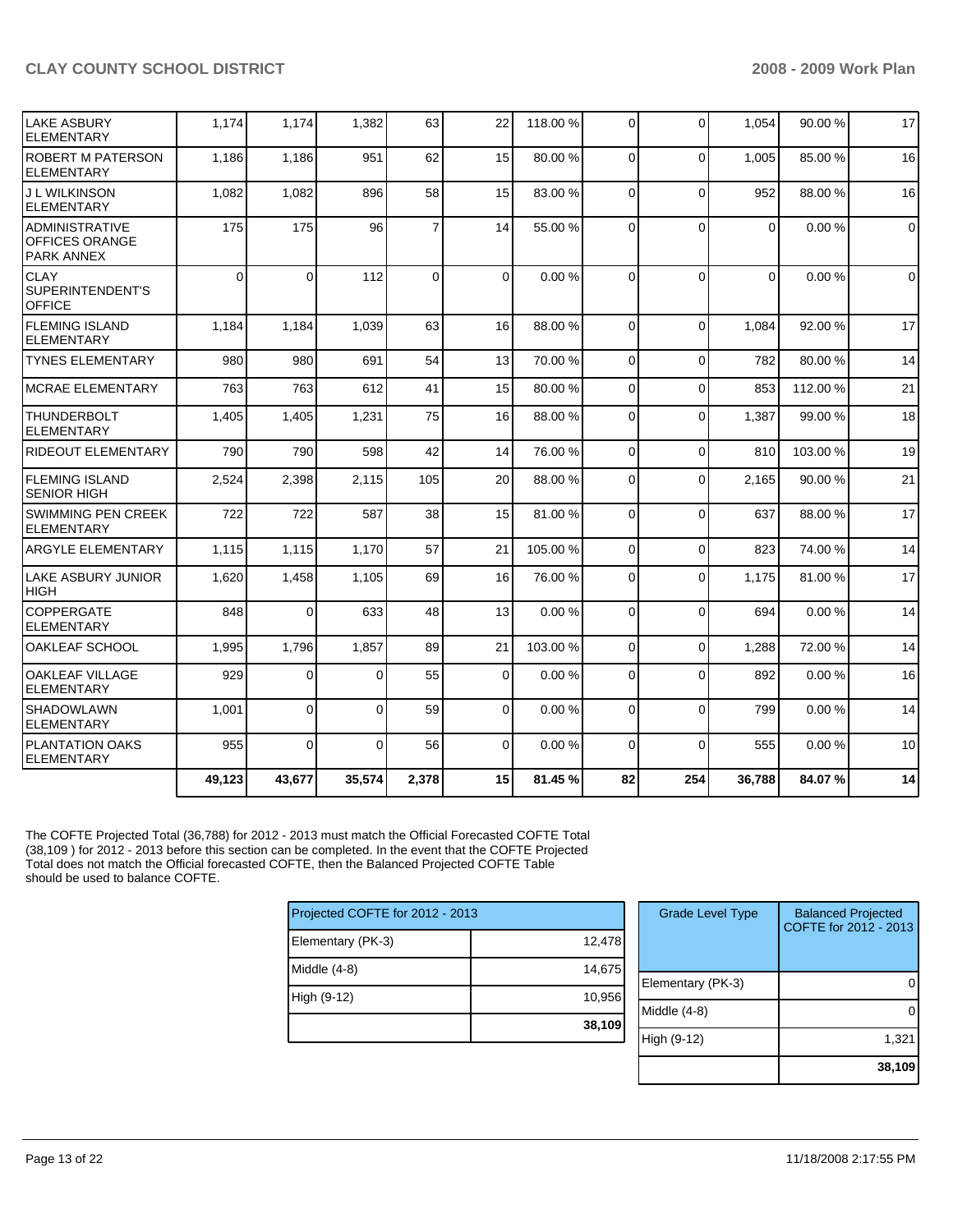#### **Relocatable Replacement**

Number of relocatable classrooms clearly identified and scheduled for replacement in the school board adopted financially feasible 5-year district work program.

| Location                          | 2009<br>$2008 -$ | $2009 - 2010$ | $2010 - 2011$ | 2011 - 2012 | $2012 - 2013$ | Year 5 Total |
|-----------------------------------|------------------|---------------|---------------|-------------|---------------|--------------|
| Total Relocatable Replacements: I |                  |               |               |             |               | Λ            |

# **Charter Schools Tracking**

Information regarding the use of charter schools.

Nothing reported for this section.

# **Special Purpose Classrooms Tracking**

The number of classrooms that will be used for certain special purposes in the current year, by facility and type of classroom, that the district will, 1), not use for educational purposes, and 2), the co-teaching classrooms that are not open plan classrooms and will be used for educational purposes.

| School                                        | <b>School Type</b>                   | # of Elementary<br>K-3 Classrooms | # of Middle 4-8<br><b>Classrooms</b> | # of High 9-12<br>Classrooms | # of ESE<br>Classrooms        | # of Combo<br><b>Classrooms</b> | <b>Total</b><br><b>Classrooms</b> |
|-----------------------------------------------|--------------------------------------|-----------------------------------|--------------------------------------|------------------------------|-------------------------------|---------------------------------|-----------------------------------|
|                                               | <b>Total Educational Classrooms:</b> | 0                                 | $\bf{0}$                             | $\bf{0}$                     | $\bf{0}$                      | $\bf{0}$                        | 0                                 |
| School                                        | <b>School Type</b>                   | # of Elementary<br>K-3 Classrooms | # of Middle 4-8<br><b>Classrooms</b> | # of High 9-12<br>Classrooms | # of ESE<br><b>Classrooms</b> | # of Combo<br>Classrooms        | <b>Total</b><br><b>Classrooms</b> |
| <b>WE CHERRY ELEMENTARY</b>                   | Co-Teaching                          |                                   | $\Omega$                             | 0                            | $\Omega$                      | 0                               |                                   |
| <b>TYNES ELEMENTARY</b>                       | Co-Teaching                          | 3                                 |                                      | 0                            | $\Omega$                      | $\Omega$                        |                                   |
| <b>MCRAE ELEMENTARY</b>                       | Co-Teaching                          | 2                                 | 5                                    | 0                            | $\Omega$                      | 0                               | 7                                 |
| THUNDERBOLT ELEMENTARY                        | Co-Teaching                          |                                   | $\Omega$                             | 0                            | $\Omega$                      | $\Omega$                        | 4                                 |
| <b>ARGYLE ELEMENTARY</b>                      | Co-Teaching                          | 3                                 | 0                                    |                              | 0                             | $\Omega$                        | 3                                 |
| COPPERGATE ELEMENTARY                         | Co-Teaching                          | 8                                 | 6                                    | $\Omega$                     | $\Omega$                      | $\Omega$                        | 14                                |
| <b>OAKLEAF SCHOOL</b>                         | Co-Teaching                          | 6                                 | $\Omega$                             | $\Omega$                     | 0                             | 0                               | 6                                 |
| DOCTORS INLET ELEMENTARY                      | Co-Teaching                          |                                   | 5                                    | 0                            | $\Omega$                      | $\Omega$                        | 9                                 |
| MIDDLEBURG ELEMENTARY                         | Co-Teaching                          | 3                                 | 5                                    | 0                            | $\Omega$                      | $\Omega$                        | 8                                 |
| <b>LAKESIDE ELEMENTARY</b>                    | Co-Teaching                          | 2                                 | 3                                    | 0                            | $\Omega$                      | $\Omega$                        | 5                                 |
| MONTCLAIR ELEMENTARY                          | Co-Teaching                          | $\Omega$                          | 2                                    | 0                            | $\Omega$                      | $\Omega$                        | 2                                 |
| RIDGEVIEW ELEMENTARY                          | Co-Teaching                          | Δ                                 | 5                                    | 0                            | $\Omega$                      | $\Omega$                        | 9                                 |
| <b>CLAY HILL ELEMENTARY</b>                   | Co-Teaching                          | 0                                 | 2                                    | 0                            | 0                             | 0                               | 2                                 |
| <b>LAKE ASBURY ELEMENTARY</b>                 | Co-Teaching                          | Δ                                 | 6                                    | n                            | $\Omega$                      | $\Omega$                        | 10                                |
| <b>ROBERT M PATERSON</b><br><b>ELEMENTARY</b> | Co-Teaching                          |                                   | 5                                    | 0                            | $\Omega$                      | $\Omega$                        | 9                                 |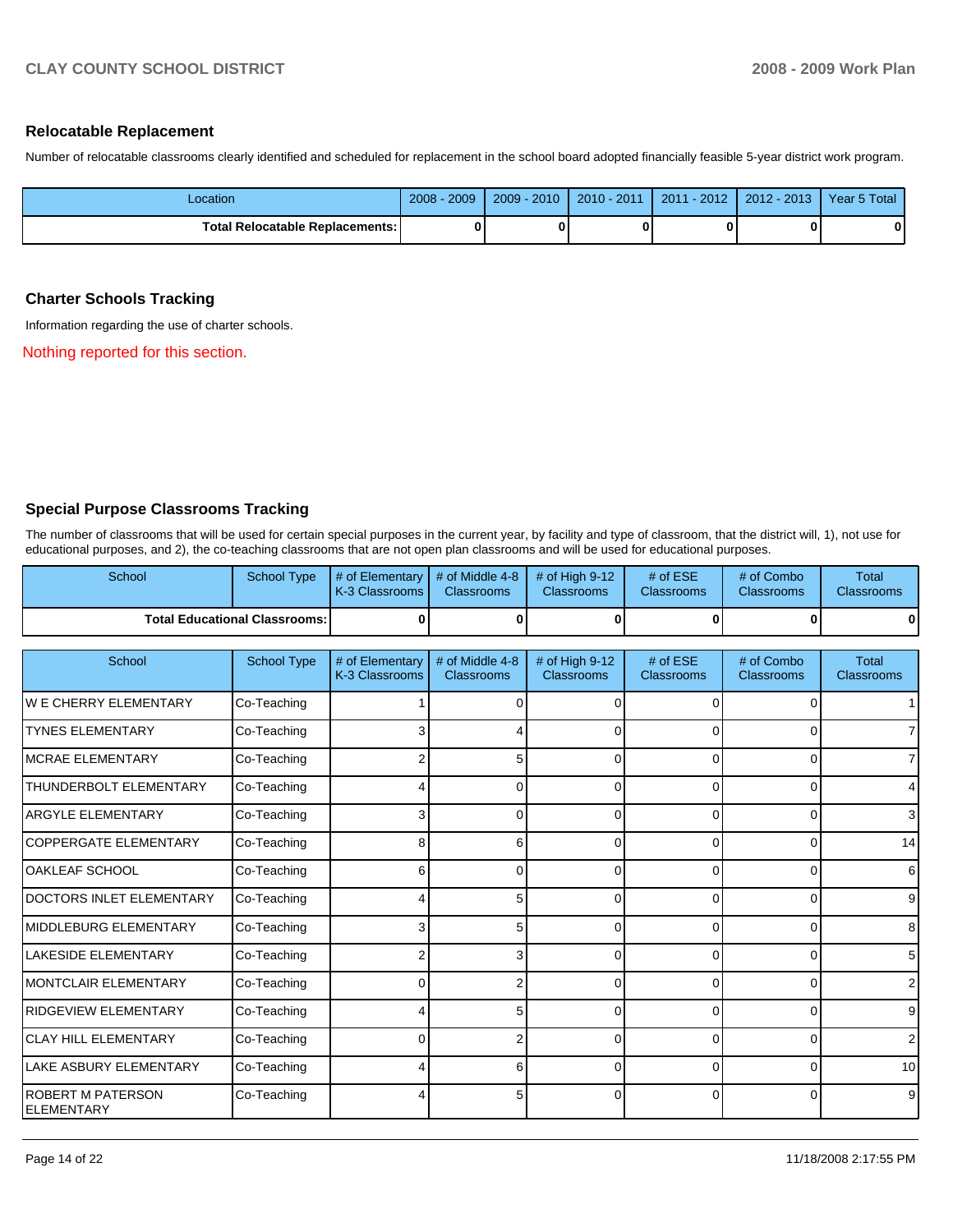| J L WILKINSON ELEMENTARY | Teaching<br>Co-                      |    |    |  |           |
|--------------------------|--------------------------------------|----|----|--|-----------|
|                          | <b>Total Co-Teaching Classrooms:</b> | 48 | 49 |  | 07<br>J 1 |

#### **Infrastructure Tracking**

**Necessary offsite infrastructure requirements resulting from expansions or new schools. This section should include infrastructure information related to capacity project schedules and other project schedules (Section 4).** 

Not Specified

**Proposed location of planned facilities, whether those locations are consistent with the comprehensive plans of all affected local governments, and recommendations for infrastructure and other improvements to land adjacent to existing facilities. Provisions of 1013.33(12), (13) and (14) and 1013.36 must be addressed for new facilities planned within the 1st three years of the plan (Section 5).** 

Not Specified

**Consistent with Comp Plan?** No

#### **Net New Classrooms**

The number of classrooms, by grade level and type of construction, that were added during the last fiscal year.

| List the net new classrooms added in the 2007 - 2008 fiscal year.                                                                                       | year.                        |                            | List the net new classrooms to be added in the 2008 - 2009 fiscal |                      |                              |                            |                                                                        |                        |
|---------------------------------------------------------------------------------------------------------------------------------------------------------|------------------------------|----------------------------|-------------------------------------------------------------------|----------------------|------------------------------|----------------------------|------------------------------------------------------------------------|------------------------|
| "Classrooms" is defined as capacity carrying classrooms that are added to increase<br>capacity to enable the district to meet the Class Size Amendment. |                              |                            |                                                                   |                      |                              |                            | Totals for fiscal year 2008 - 2009 should match totals in Section 15A. |                        |
| Location                                                                                                                                                | $2007 - 2008$ #<br>Permanent | $2007 - 2008$ #<br>Modular | $2007 - 2008$ #<br>Relocatable                                    | 2007 - 2008<br>Total | $2008 - 2009$ #<br>Permanent | $2008 - 2009$ #<br>Modular | $2008 - 2009$ #<br>Relocatable                                         | $2008 - 2009$<br>Total |
| Elementary (PK-3)                                                                                                                                       | 22                           | 31                         | 31                                                                | 84                   | 58                           |                            |                                                                        | 58                     |
| Middle (4-8)                                                                                                                                            |                              |                            |                                                                   | 24                   | 40                           |                            |                                                                        | 40                     |
| High (9-12)                                                                                                                                             |                              |                            | 13.                                                               | 13 <sub>1</sub>      |                              |                            |                                                                        | $\Omega$               |
|                                                                                                                                                         | 33                           | 31                         | 57                                                                | 121                  | 98                           |                            |                                                                        | 98                     |

### **Relocatable Student Stations**

Number of students that will be educated in relocatable units, by school, in the current year, and the projected number of students for each of the years in the workplan.

| <b>Site</b>                              | $2008 - 2009$ | $2009 - 2010$ | $2010 - 2011$ | $2011 - 2012$ | $2012 - 2013$ | 5 Year Average |
|------------------------------------------|---------------|---------------|---------------|---------------|---------------|----------------|
| <b>GREEN COVE SPRINGS JUNIOR HIGH</b>    | 164           | 186           | 186           | 186           | 186           | 182            |
| <b>CHARLES E BENNETT ELEMENTARY</b>      | 477           | 312           | 312           | 312           | 312           | 345            |
| R C BANNERMAN LEARNING RESOURCE CENTER I | 381           | 381           | 381           | 381           | 381           | 381            |
| <b>ORANGE PARK ELEMENTARY</b>            | 304           | 304           | 304           | 304           | 304           | 304            |
| <b>GROVE PARK ELEMENTARY</b>             | 589           | 589           | 589           | 589           | 589           | 589            |
| IW E CHERRY ELEMENTARY                   | 485           | 485           | 485           | 485           | 485           | 485            |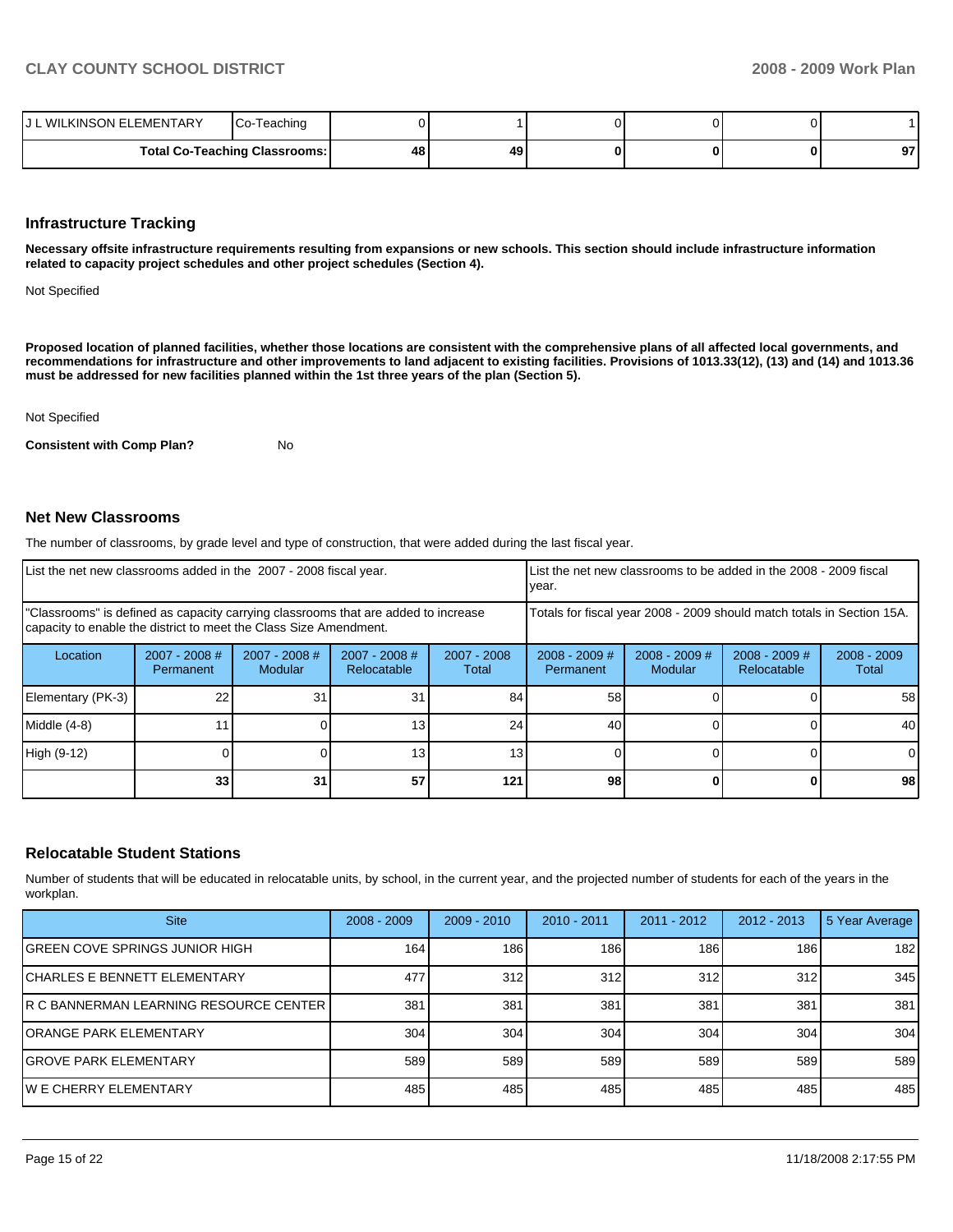| ORANGE PARK SENIOR HIGH                     | 1,019     | 975       | 975         | 975            | 975       | 984            |
|---------------------------------------------|-----------|-----------|-------------|----------------|-----------|----------------|
| <b>CLAY SUPERINTENDENT'S OFFICE</b>         | $\Omega$  | 0         | 0           | $\Omega$       | $\Omega$  | $\overline{0}$ |
| <b>FLEMING ISLAND ELEMENTARY</b>            | 846       | 846       | 846         | 846            | 846       | 846            |
| <b>TYNES ELEMENTARY</b>                     | 470       | 514       | 536         | 558            | 558       | 527            |
| <b>MCRAE ELEMENTARY</b>                     | 524       | 560       | 596         | 632            | 668       | 596            |
| THUNDERBOLT ELEMENTARY                      | 666       | 666       | 666         | 666            | 666       | 666            |
| <b>RIDEOUT ELEMENTARY</b>                   | 186       | 222       | 222         | 222            | 222       | 215            |
| <b>FLEMING ISLAND SENIOR HIGH</b>           | 1,270     | 1,270     | 1,270       | 1,270          | 1,270     | 1,270          |
| ARGYLE ELEMENTARY                           | 715       | 715       | 715         | 715            | 715       | 715            |
| LAKE ASBURY JUNIOR HIGH                     | 492       | 492       | 492         | 492            | 492       | 492            |
| OAKLEAF VILLAGE ELEMENTARY                  | $\Omega$  | 0         | $\mathbf 0$ | $\Omega$       | $\Omega$  | 0              |
| SHADOWLAWN ELEMENTARY                       | 72        | 90        | 108         | 126            | 144       | 108            |
| <b>COPPERGATE ELEMENTARY</b>                | 198       | 216       | 234         | 234            | 234       | 223            |
| OAKLEAF SCHOOL                              | 1,122     | 902       | 902         | 902            | 902       | 946            |
| SWIMMING PEN CREEK ELEMENTARY               | 318       | 318       | 318         | 318            | 318       | 318            |
| DOCTORS INLET ELEMENTARY                    | 613       | 613       | 613         | 613            | 613       | 613            |
| MIDDLEBURG ELEMENTARY                       | 415       | 415       | 415         | 415            | 415       | 415            |
| <b>KEYSTONE HEIGHTS ELEMENTARY</b>          | 507       | 507       | 507         | 507            | 507       | 507            |
| KEYSTONE HEIGHTS JUNIOR/SENIOR HIGH         | 1,082     | 1,082     | 1,082       | 1,082          | 1,082     | 1,082          |
| S BRYAN JENNINGS ELEMENTARY                 | 362       | 362       | 362         | 362            | 362       | 362            |
| <b>CLAY HIGH SCHOOL</b>                     | 378       | 253       | 278         | 278            | 278       | 293            |
| LAKESIDE JUNIOR HIGH                        | 428       | 428       | 428         | 428            | 428       | 428            |
| <b>LAKESIDE ELEMENTARY</b>                  | 628       | 628       | 628         | 628            | 628       | 628            |
| ORANGE PARK JUNIOR HIGH                     | 398       | 398       | 398         | 398            | 398       | 398            |
| JACK L WILKINSON JUNIOR HIGH                | 568       | 568       | 568         | 568            | 568       | 568            |
| <b>MONTCLAIR ELEMENTARY</b>                 | 401       | 401       | 401         | 401            | 401       | 401            |
| <b>MIDDLEBURG SENIOR HIGH</b>               | 1,075     | 1,075     | 1,075       | 1,075          | 1,075     | 1,075          |
| <b>RIDGEVIEW ELEMENTARY</b>                 | 641       | 739       | 739         | 739            | 739       | 719            |
| <b>CLAY HILL ELEMENTARY</b>                 | 276       | 294       | 312         | 312            | 312       | 301            |
| <b>RIDGEVIEW SENIOR HIGH</b>                | 1,542     | 1,310     | 1,210       | 1,210          | 1,210     | 1,296          |
| LAKE ASBURY ELEMENTARY                      | 760       | 760       | 760         | 760            | 760       | 760            |
| <b>ROBERT M PATERSON ELEMENTARY</b>         | 700       | 700       | 700         | 700            | 700       | 700            |
| J L WILKINSON ELEMENTARY                    | 784       | 784       | 784         | 784            | 784       | 784            |
| ADMINISTRATIVE OFFICES ORANGE PARK<br>ANNEX | 0         | 0         | 0           | $\Omega$       | 0         | $\overline{0}$ |
| PLANTATION OAKS ELEMENTARY                  | $\pmb{0}$ | $\pmb{0}$ | $\mathbf 0$ | $\overline{0}$ | $\pmb{0}$ | $\overline{O}$ |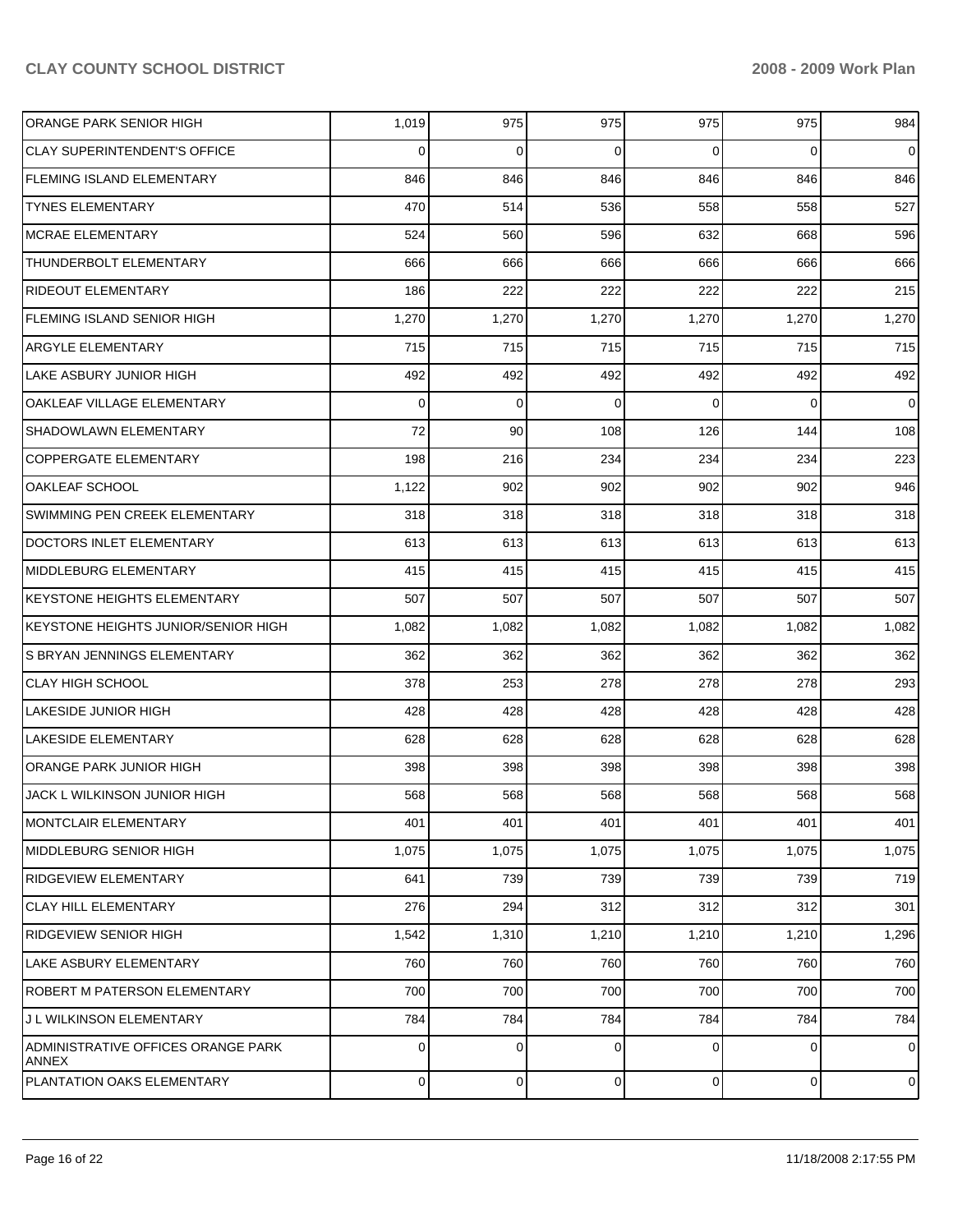| Totals for CLAY COUNTY SCHOOL DISTRICT            |        |        |        |        |        |        |
|---------------------------------------------------|--------|--------|--------|--------|--------|--------|
| Total students in relocatables by year.           | 21,856 | 21,360 | 21,397 | 21,473 | 21.527 | 21,523 |
| Total number of COFTE students projected by year. | 36,194 | 36,504 | 36,835 | 37,293 | 38.109 | 36,987 |
| Percent in relocatables by year.                  | 60 %   | 59 %   | 58 %   | 58 %   | 56 %   | 58 %   |

# **Leased Facilities Tracking**

Exising leased facilities and plans for the acquisition of leased facilities, including the number of classrooms and student stations, as reported in the educational plant survey, that are planned in that location at the end of the five year workplan.

| Location                                 | # of Leased<br>Classrooms 2008 -<br>2009 | <b>FISH Student</b><br><b>Stations</b> | Owner | # of Leased<br>Classrooms 2012 -<br>2013 | <b>FISH Student</b><br><b>Stations</b> |
|------------------------------------------|------------------------------------------|----------------------------------------|-------|------------------------------------------|----------------------------------------|
| <b>GREEN COVE SPRINGS JUNIOR HIGH</b>    | 0                                        | $\Omega$                               |       | $\mathbf 0$                              |                                        |
| <b>CHARLES E BENNETT ELEMENTARY</b>      | 0                                        | $\Omega$                               |       | $\mathbf 0$                              |                                        |
| R C BANNERMAN LEARNING RESOURCE CENTER   | $\mathbf 0$                              | $\Omega$                               |       | $\mathbf 0$                              |                                        |
| ORANGE PARK ELEMENTARY                   | 0                                        | $\mathbf 0$                            |       | $\mathbf 0$                              |                                        |
| <b>GROVE PARK ELEMENTARY</b>             | 0                                        | $\Omega$                               |       | $\mathbf 0$                              |                                        |
| <b>WE CHERRY ELEMENTARY</b>              | $\mathbf 0$                              | $\Omega$                               |       | $\mathbf 0$                              |                                        |
| ORANGE PARK SENIOR HIGH                  | $\overline{0}$                           | $\Omega$                               |       | $\mathbf{0}$                             |                                        |
| DOCTORS INLET ELEMENTARY                 | 0                                        | $\Omega$                               |       | $\mathbf 0$                              |                                        |
| MIDDLEBURG ELEMENTARY                    | $\mathbf 0$                              | 0                                      |       | $\mathbf 0$                              |                                        |
| <b>KEYSTONE HEIGHTS ELEMENTARY</b>       | $\overline{0}$                           | $\Omega$                               |       | $\mathbf 0$                              |                                        |
| KEYSTONE HEIGHTS JUNIOR/SENIOR HIGH      | 0                                        | $\mathbf 0$                            |       | $\mathbf 0$                              |                                        |
| S BRYAN JENNINGS ELEMENTARY              | 0                                        | 0                                      |       | $\mathbf 0$                              |                                        |
| <b>CLAY HIGH SCHOOL</b>                  | $\Omega$                                 | $\Omega$                               |       | $\mathbf 0$                              |                                        |
| <b>LAKESIDE JUNIOR HIGH</b>              | 0                                        | 0                                      |       | $\mathbf 0$                              |                                        |
| <b>LAKESIDE ELEMENTARY</b>               | 0                                        | $\mathbf 0$                            |       | $\mathbf 0$                              |                                        |
| <b>ORANGE PARK JUNIOR HIGH</b>           | 0                                        | $\Omega$                               |       | $\mathbf 0$                              |                                        |
| JACK L WILKINSON JUNIOR HIGH             | $\overline{0}$                           | $\Omega$                               |       | $\mathbf 0$                              |                                        |
| <b>MONTCLAIR ELEMENTARY</b>              | 0                                        | $\mathbf 0$                            |       | $\mathbf 0$                              |                                        |
| MIDDLEBURG SENIOR HIGH                   | 0                                        | $\Omega$                               |       | $\mathbf 0$                              |                                        |
| <b>RIDGEVIEW ELEMENTARY</b>              | $\Omega$                                 | $\Omega$                               |       | $\mathbf 0$                              |                                        |
| <b>CLAY HILL ELEMENTARY</b>              | 0                                        | $\mathbf 0$                            |       | $\mathbf 0$                              |                                        |
| <b>RIDGEVIEW SENIOR HIGH</b>             | 0                                        | $\Omega$                               |       | $\mathbf 0$                              |                                        |
| LAKE ASBURY ELEMENTARY                   | $\mathbf{0}$                             | $\Omega$                               |       | $\mathbf 0$                              |                                        |
| ROBERT M PATERSON ELEMENTARY             | 0                                        | $\mathbf 0$                            |       | $\mathbf 0$                              |                                        |
| J L WILKINSON ELEMENTARY                 | 0                                        | $\Omega$                               |       | $\mathbf 0$                              |                                        |
| ADMINISTRATIVE OFFICES ORANGE PARK ANNEX | $\Omega$                                 | O                                      |       | 0                                        |                                        |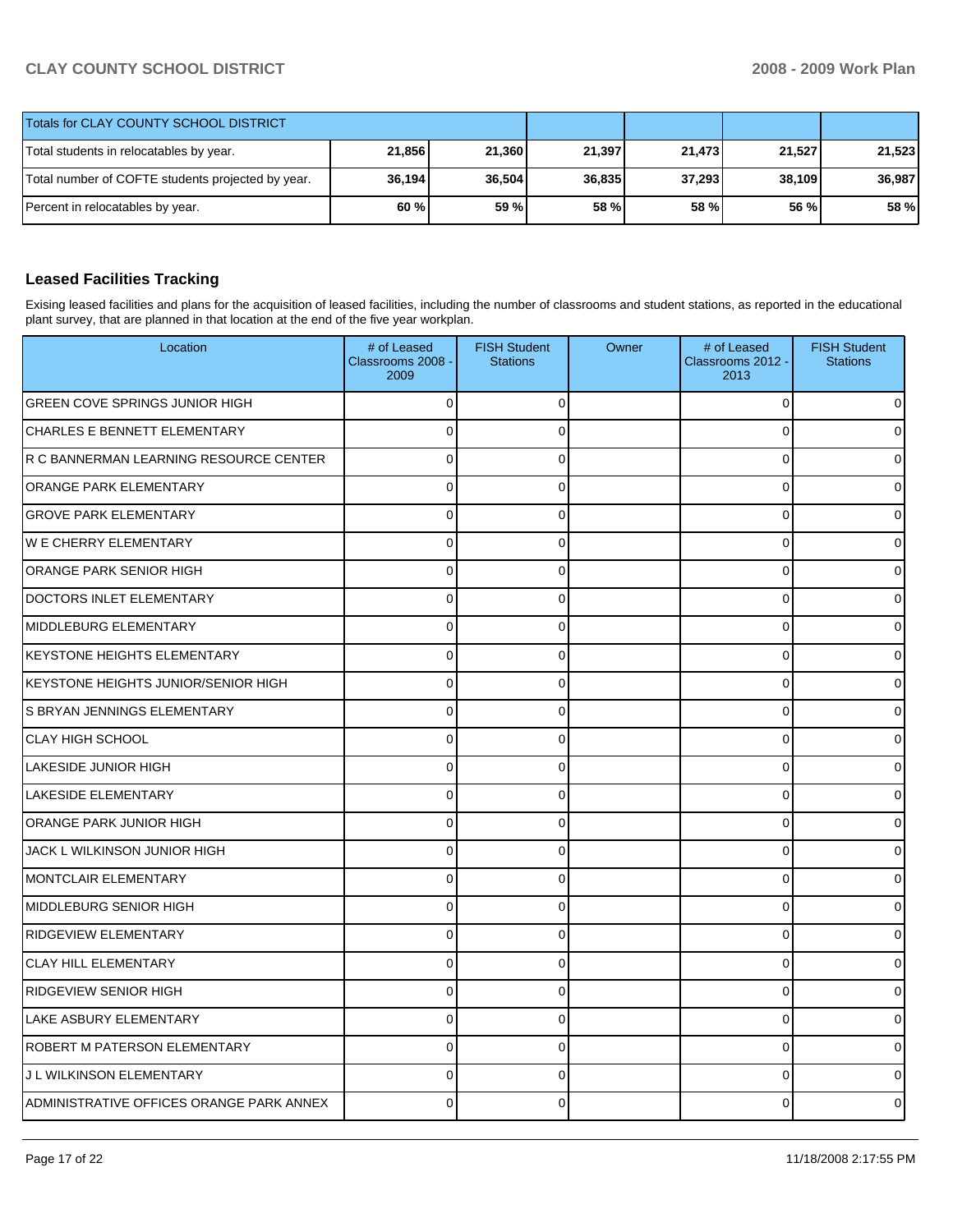| <b>CLAY SUPERINTENDENT'S OFFICE</b> |          |   | 0              | 0            |
|-------------------------------------|----------|---|----------------|--------------|
| <b>FLEMING ISLAND ELEMENTARY</b>    | 0        | 0 | $\overline{0}$ | <sup>n</sup> |
| <b>TYNES ELEMENTARY</b>             | $\Omega$ |   | 0              |              |
| <b>IMCRAE ELEMENTARY</b>            | 0        | 0 | 0              | 0            |
| THUNDERBOLT ELEMENTARY              | 0        | 0 | $\overline{0}$ | n            |
| RIDEOUT ELEMENTARY                  | $\Omega$ |   | $\Omega$       |              |
| FLEMING ISLAND SENIOR HIGH          | 0        | 0 | 0              | <sup>0</sup> |
| SWIMMING PEN CREEK ELEMENTARY       | 0        | 0 | 0              | O            |
| <b>ARGYLE ELEMENTARY</b>            | O        |   | $\Omega$       |              |
| ILAKE ASBURY JUNIOR HIGH            | 0        |   | $\Omega$       | <sup>0</sup> |
| COPPERGATE ELEMENTARY               | 0        | O | 0              |              |
| OAKLEAF SCHOOL                      | O        | ∩ | $\Omega$       | U            |
| <b>OAKLEAF VILLAGE ELEMENTARY</b>   | 0        |   | $\Omega$       |              |
| SHADOWLAWN ELEMENTARY               | 0        | O | $\Omega$       | ∩            |
| <b>PLANTATION OAKS ELEMENTARY</b>   | $\Omega$ | ∩ | 0              |              |
|                                     | 0        |   | $\bf{0}$       |              |

### **Failed Standard Relocatable Tracking**

Relocatable units currently reported by school, from FISH, and the number of relocatable units identified as 'Failed Standards'.

Nothing reported for this section.

# **Planning**

### **Class Size Reduction Planning**

**Plans approved by the school board that reduce the need for permanent student stations such as acceptable school capacity levels, redistricting, busing, year-round schools, charter schools, magnet schools, public-private partnerships, multitrack scheduling, grade level organization, block scheduling, or other alternatives.** 

The Clay County School District has considered redistricting, busing, year-round schools, charter schools, magnet schools, public-private partnerships, multitrack scheduling, grade level reorganization and block scheduling as alternatives to new classroom construction. None are supported as viable means to meet the growth and capacity issues of the district.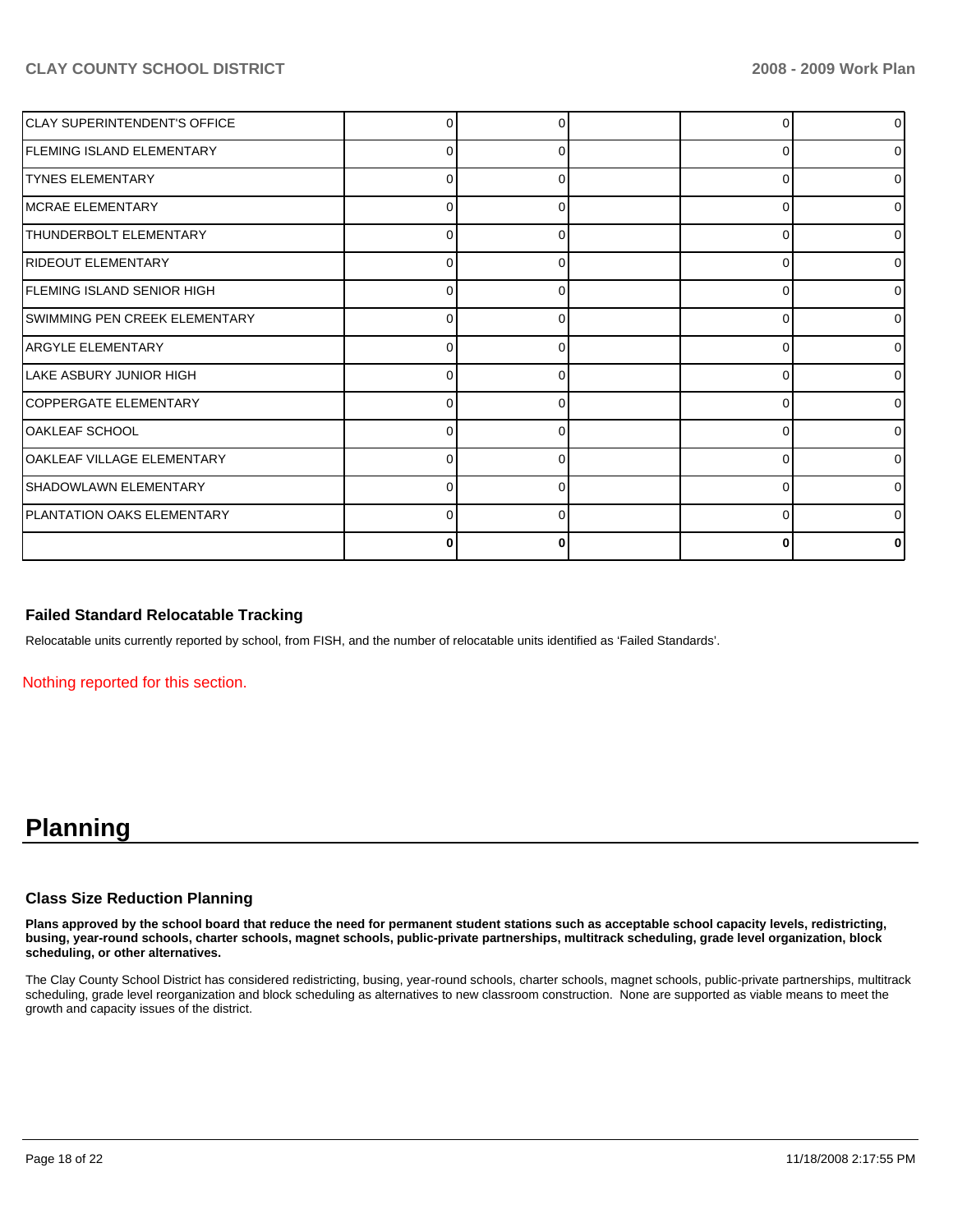# **School Closure Planning**

**Plans for the closure of any school, including plans for disposition of the facility or usage of facility space, and anticipated revenues.** 

None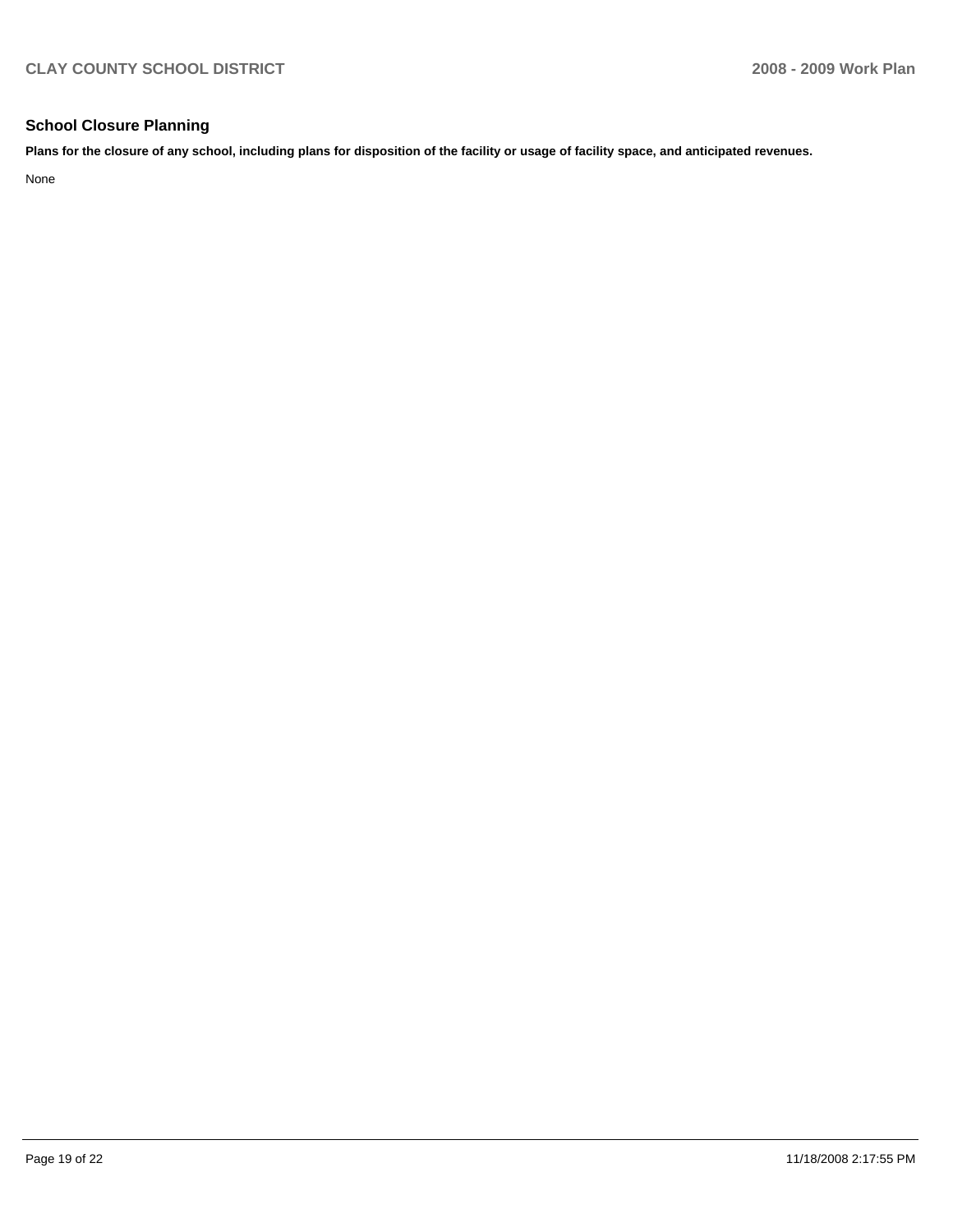# **Long Range Planning**

### **Ten-Year Maintenance**

District projects and locations regarding the projected need for major renovation, repair, and maintenance projects within the district in years 6-10 beyond the projects plans detailed in the five years covered by the work plan.

| Project                      | 2012 - 2013 / 2017 - 2018<br><b>Projected Cost</b> |
|------------------------------|----------------------------------------------------|
| Various Maintenance Projects | \$23.094.392                                       |
|                              | \$23,094,392                                       |

# **Ten-Year Capacity**

Schedule of capital outlay projects projected to ensure the availability of satisfactory student stations for the projected student enrollment in K-12 programs for the future 5 years beyond the 5-year district facilities work program.

| Project                 | Location, Community, Quadrant or other<br>general location | 2012 - 2013 / 2017 - 2018<br><b>Projected Cost</b> |
|-------------------------|------------------------------------------------------------|----------------------------------------------------|
| IHIGH SCHOOL "RRR"      | LAKE ASBURY AREA                                           | \$1,000,000                                        |
| IELEMENTARY "B"         | SARATOGA SPRINGS DRI                                       | \$1,000,000                                        |
| IELEMENTARY "C"         | NORTH LAKE ASBURY AREA                                     | \$1,000,000                                        |
| IELEMENTARY "R"         | <b>GREEN COVE SPRINGS AREA</b>                             | \$1,000,000                                        |
| <b>JUNIOR HIGH "PP"</b> | <b>FLEMING ISLAND AREA</b>                                 | \$25,000,000                                       |
|                         |                                                            | \$29,000,000                                       |

# **Ten-Year Planned Utilization**

Schedule of planned capital outlay projects identifying the standard grade groupings, capacities, and planned utilization rates of future educational facilities of the district for both permanent and relocatable facilities.

| Grade Level Projections         | <b>FISH</b><br>Student<br><b>Stations</b> | Actual 2007 -<br><b>2008 FISH</b><br>Capacity | Actual<br>$2007 -$<br>2008<br><b>COFTE</b> | Actual 2007 - 2008<br><b>Utilization</b> | Actual 2008 - 2009 / 2017 - 2018 new<br>Student Capacity to be added/removed | Projected 2017<br>2018 COFTE | Projected 2017 -<br>2018 Utilization |
|---------------------------------|-------------------------------------------|-----------------------------------------------|--------------------------------------------|------------------------------------------|------------------------------------------------------------------------------|------------------------------|--------------------------------------|
| Elementary - District<br>Totals | 22.008                                    | 22,008                                        | 17.761.58                                  | 80.71 %                                  | 2.154                                                                        | 26.028                       | 107.72 %                             |
| Middle - District Totals        | 6.551                                     | 5,895                                         | 4.428.14                                   | 75.11 %                                  |                                                                              | 6.341                        | 107.57 %                             |
| High - District Totals          | 17.290                                    | 16,232                                        | 13.057.96                                  | 80.45 %                                  | 1.600                                                                        | 10.981                       | 61.58 %                              |
| Other - ESE, etc                | 5,205                                     | 680                                           | 325.90                                     | 47.94 %                                  |                                                                              |                              | 0.00%                                |
|                                 | 51,054                                    | 44,815                                        | 35,573.58                                  | 79.38 %                                  | 3,754                                                                        | 43,350                       | 89.25 %                              |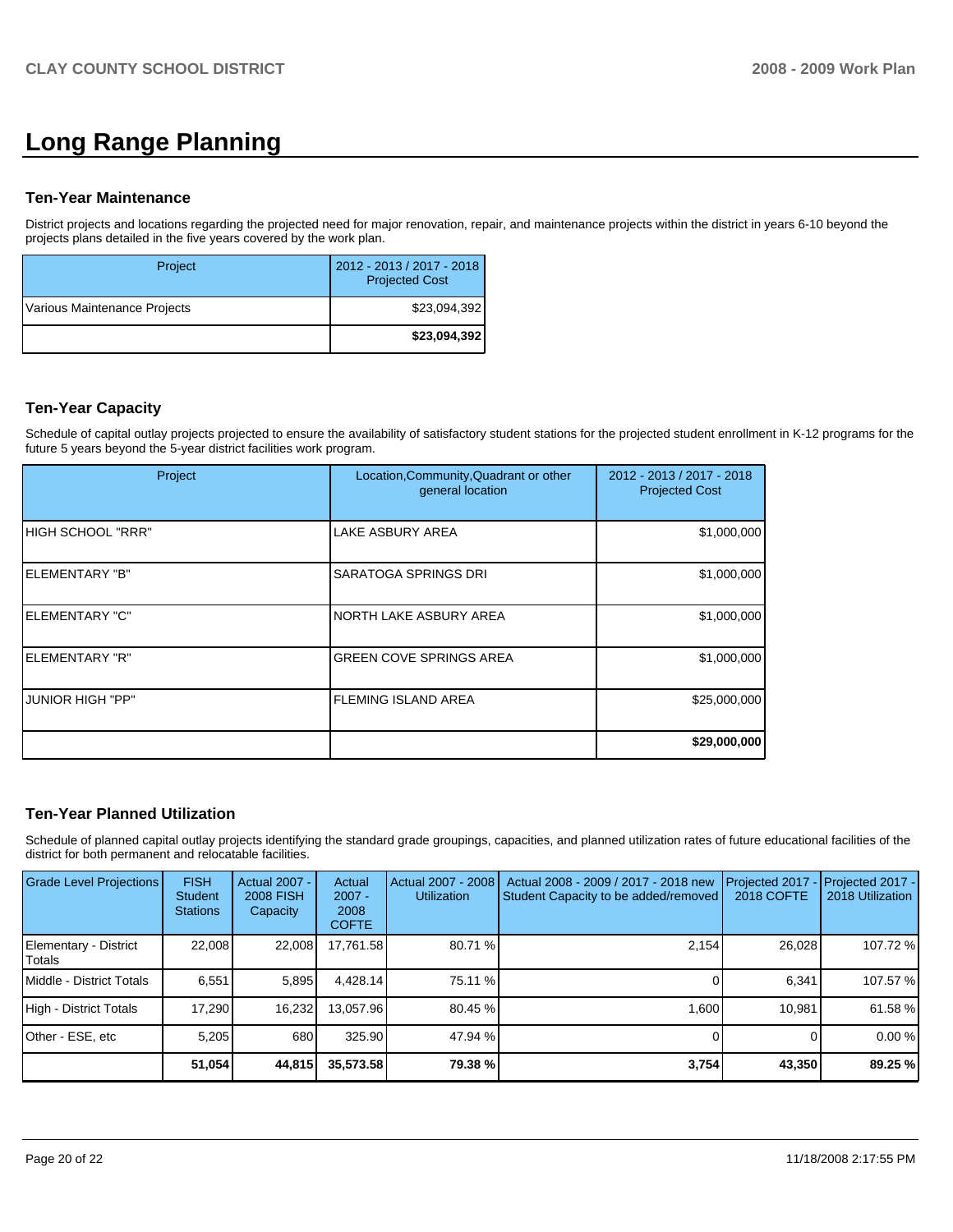## **Ten-Year Infrastructure Planning**

**Proposed Location of Planned New, Remodeled, or New Additions to Facilities in 06 thru 10 out years (Section 28).** 

None

Plans for closure of any school, including plans for disposition of the facility or usage of facility space, and anticipated revenues in the 06 thru 10 out **years (Section 29).** 

None

## **Twenty-Year Maintenance**

District projects and locations regarding the projected need for major renovation, repair, and maintenance projects within the district in years 11-20 beyond the projects plans detailed in the five years covered by the work plan.

| Project                      | 2017 - 2018 / 2027 - 2028 Projected Cost |
|------------------------------|------------------------------------------|
| Various Maintenance Projects | \$29,007,458                             |
|                              | \$29,007,458                             |

# **Twenty-Year Capacity**

Schedule of capital outlay projects projected to ensure the availability of satisfactory student stations for the projected student enrollment in K-12 programs for the future 11-20 years beyond the 5-year district facilities work program.

| Project                 | Location, Community, Quadrant or other<br>general location | 2017 - 2018 / 2027 - 2028<br><b>Projected Cost</b> |
|-------------------------|------------------------------------------------------------|----------------------------------------------------|
| <b>ELEMENTARY "D"</b>   | West BF Rd Area                                            | \$23,000,000                                       |
| ELEMENTARY "E"          | <b>THUNDER ROAD</b>                                        | \$25,000,000                                       |
| <b>ELEMENTARY "F"</b>   | E. BRANAN FIELD                                            | \$25,000,000                                       |
| ELEMENTARY "H"          | <b>E. KEYSTONE HEIGHTS</b>                                 | \$25,000,000                                       |
| ELEMENTARY "J"          | <b>BELMORE</b>                                             | \$25,000,000                                       |
| <b>ELEMENTARY "K"</b>   | <b>CLAY HILL</b>                                           | \$30,000,000                                       |
| <b>JUNIOR HIGH "QQ"</b> | <b>SARATOGA SPRINGS</b>                                    | \$45,000,000                                       |
| <b>JUNIOR HIGH "RR"</b> | <b>KEYSTONE HEIGHTS</b>                                    | \$45,000,000                                       |
| <b>JUNIOR HIGH "SS"</b> | Middleburg Area                                            | \$45,000,000                                       |
| <b>JUNIOR HIGH "TT"</b> | E. RUSSELL ROAD                                            | \$45,000,000                                       |